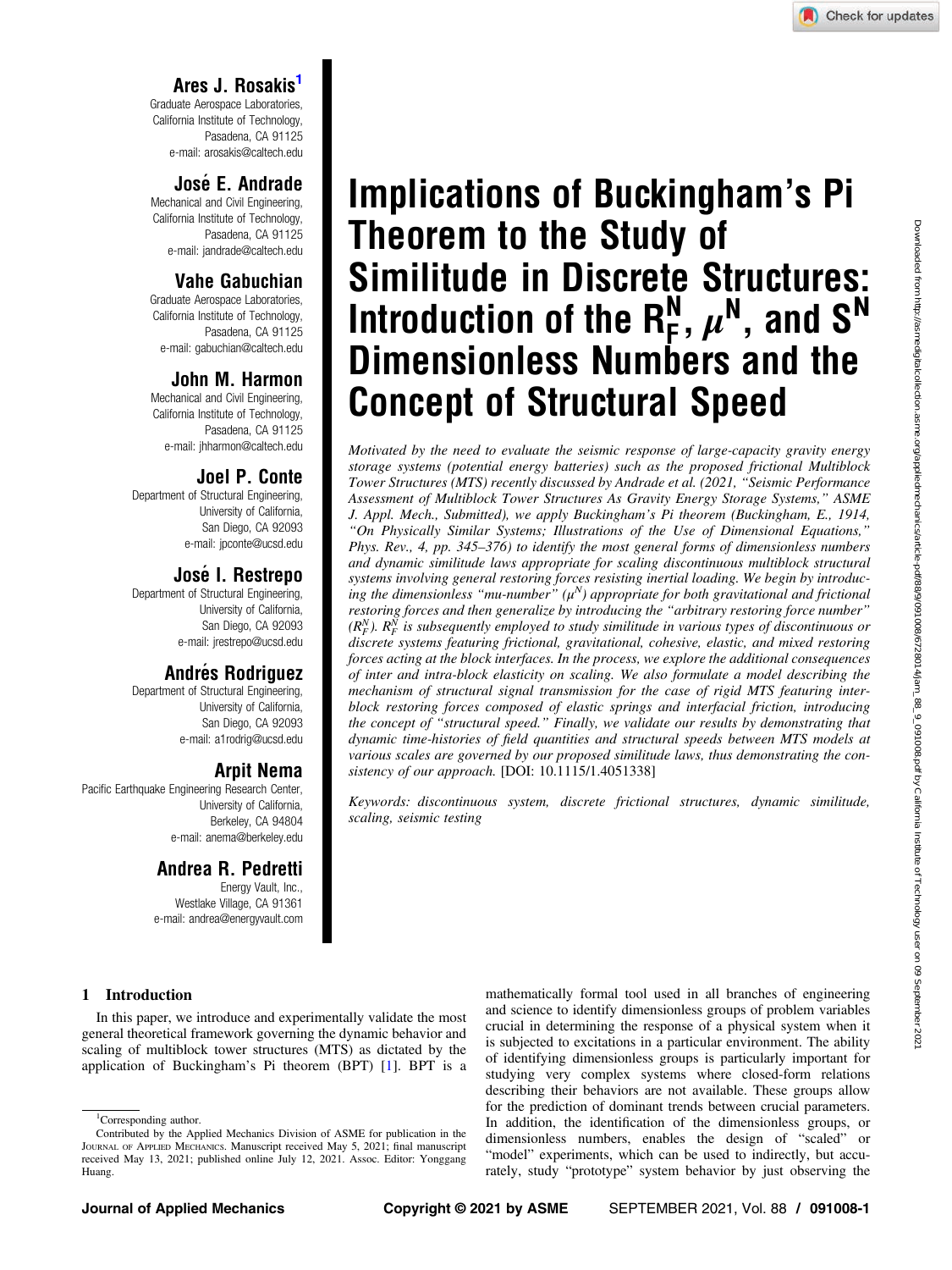<span id="page-1-0"></span>behavior of a model. This becomes possible, since knowledge of the appropriate dimensionless groups dictates the form of "similitude" or scaling laws and thus allows observations obtained at a small scale, in a controlled and highly instrumented environment, to be extrapolated to the often much larger engineering or geophysical scale without loss of accuracy.

Historically, the above approach was extensively used in fluid dynamics and in thermal sciences [2–4] where scaling enabled the use of wind-tunnel and water-tunnel testing driving the design of generations of aircraft and submarine systems at a time when large scale numerical computations were unavailable. A prominent example of dimensionless numbers used in scaling of fluid mechanics and gas dynamics systems is the Reynold's number  $(R_e^N := v\ell/\nu)$ which represents the ratio of fluid inertia to the viscous restoring forces and characterizes the complex transition between laminar and turbulent flow. Other examples are the Mach number  $(M^N)$  :  $v/c$ ), which is a measure of the compressibility characteristics of fluid flow past an object moving at a certain speed, and the Froude number  $(F_r^N := v / \sqrt{\ell g})$ , which represents the ratio of inertial to gravitational restoring forces. In the above examples, v represents a measure of fluid speed,  $c$  is the local speed of sound,  $\nu$  is the kinematic viscosity,  $\ell$  is a characteristic length while g, only involved in  $F_r^N$ , is the acceleration of gravity. In fluids,  $F_r^N$ scaling is primarily used in analyzing hydraulic systems characterizing the nature of free-surface flows or gravity wave formation in tsunamigenesis. It has also been used to scale the wave making resistance of similar floating bodies of various sizes. In contrast to fluid dynamics and thermal sciences, the fields of solid mechanics and structures have only made limited use of dimensionless numbers and scaling, with notable exceptions such as the introduction of scaling laws governing ductility, instabilities, and fractures [[5](#page-17-0),[6](#page-17-0)]. Other prominent exceptions to this rule can be found in structural dynamics and in earthquake seismology, where the use of just a few key dimensionless numbers has enabled the effective testing of the resistance of buildings to earthquake excitation through scaled-down shake table experiments (extensively discussed by Harris and Sabnis [[7](#page-17-0)]). For such testing, the most commonly used dimensionless number is the Cauchy number  $(C^N := v / \sqrt{E/\rho} = v/c)$ , where v is a measure of the particle velocity of a solid or structure,  $\rho$  is the mass density, and E and c are representative moduli and elastic wave speeds of the material. The  $C^N$ number represents the ratio of the inertial forces acting on various parts of the system to the elastic restoring forces provided by the system's elasticity. In very limited cases, the Froude number (mostly in combination with  $C^N$  scaling) has also been used to scale model/prototype systems and to test structures when gravitational restoring forces are also considered important (see Moncarz and Krawinkler [[8](#page-17-0)]).

To understand the reasons for the widespread use of  $C^N$  scaling in evaluating the seismic reliability of the built environment in modern times and to also explain the motivation of the current study, we now refer to Fig. 1. This figure pictorially describes the major types of large "monumental" structures that humanity has constructed in the last 46 or so centuries  $[9-12]$ , most of which have experienced and need to be protected from seismic excitation of various types and intensities. Figures  $1(a)$  and  $1(b)$  depict early monumental structures made of various quarried geomaterials such as limestone, sandstone, granite, syenite, alabaster, and basalt as is the case with the Egyptian pyramids, or limestone, sandstone, or marble as is the case of ancient Greek or Roman temples. With time, and up to the past century, more monumental structures were built out of various combinations of rocks and raw and baked



Fig. 1 Pictorial description of the evolution of the major types of large structures throughout the centuries. Progression from (a)–(c) discontinuous, frictional/gravitational rigid multiblock systems to (d) continuous, flexible structures and, recently, back to (e) discontinuous, frictional/gravitational energy storage systems. From left to right, (a) the Great Pyramid of Giza in Cairo, Egypt, circa 2500 BC, (b) the Temple of Hephaistos in Athens, Greece, circa 415 BC, (c) the Famen Pagoda in Shaanxi, China, circa 200 AD, (d) the Burj Khalifa in Dubai, United Arab Emirates, 2010 AD, and (e) the proposed gravitational energy storage system motivating this study.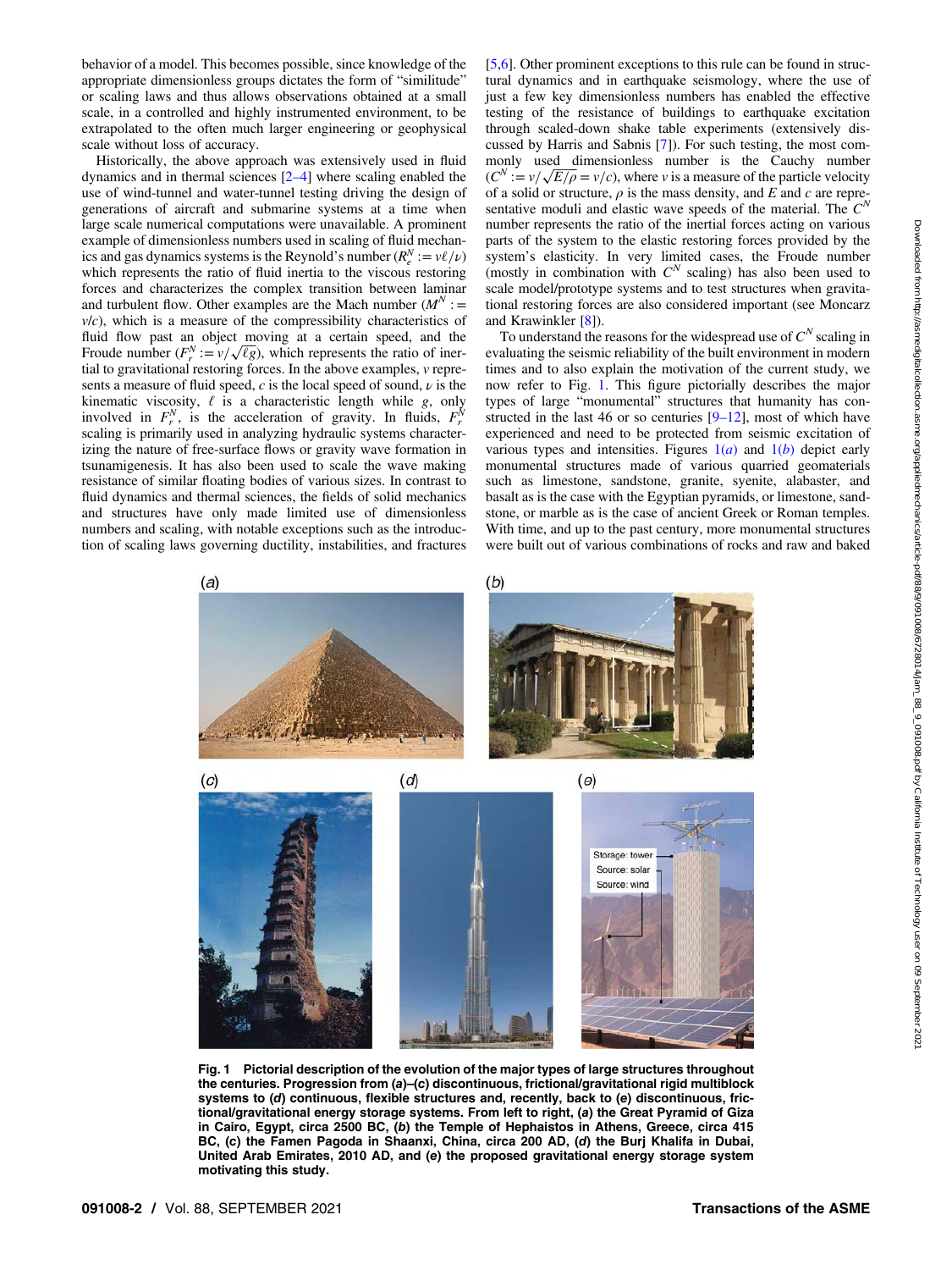mud bricks as is the case in the damaged pagoda depicted in Fig.  $1(c)$  $1(c)$ . In all cases shown in Figs.  $1(a)-1(c)$ , the structures were characterized by the high density and rigidity of the constituent materials. These structures belong to the class of "discontinuous" or "discrete" gravitational structures in which a variety of nearly rigid elements are held together by either frictional or cohesive (mortar) restoring forces. These forces act at multiple interfaces and, in addition to gravity, provide the restoring forces and moments during seismic excitation. It is the competition between the seismically induced inertial forces with the various restoring forces (gravitational, frictional, cohesive) described above as well as the ability of the interfaces to dissipate energy, which ultimately determines the ability of these discontinuous structures to resist earthquake damage.

This competition, along with the associated kinematic response of rocking, sliding, and its combinations, has been studied in relation to either monolithic or segmented column systems by a number of authors (e.g., Refs. [13–23]), providing valuable insight regarding their dynamic response. Most notably, the behavior of single multi-spondyle marble columns has been shown to perform very well under seismic excitation compared to the monolithic equivalent as shown in a recent numerical study by Konstantinidis et al. [[23\]](#page-18-0) and analytical studies by Kounadis et al. [[21,22](#page-18-0)] and the references therein. With this observation in mind, it is perhaps not surprising that a large number of ancient gravitational/frictional structures all around the Mediterranean, such as the Temple of Athena (Korres [[24\]](#page-18-0)) and the Hephaistion Temple in Athens (Stiros  $[25]$  $[25]$ ), depicted here in Fig.  $1(b)$  $1(b)$ , have sustained damage but have ultimately survived over 25 centuries of intense tectonic activity. Their survival is due to the ability of their many interfaces to provide multiple distributed sites of energy dissipation. Clear evidence of frictional sliding of marble column drums sustained by the still intact Hephaistion temple is visible in the inset of Fig.  $1(b)$  $1(b)$  and discussed by Stiros  $[25]$  $[25]$  and Galanopoulos  $[26]$  $[26]$ . Moving on to the modern era, the ability to manufacture lighter, flexible but also high-strength materials at low-cost, combined with the need of cheaper construction, has allowed the use of reinforced concrete and steel frame structures enabling construction of high-rise buildings of great height and seismic resilience of the type shown in Fig.  $1(d)$  $1(d)$ . These new, continuous structures, unlike their discrete, frictional or cohesive counterparts of the past, depend on their elastic flexibility and ultimately on their strength to resist seismic loading by initially providing elastic restoring forces. The continuity and the elastic flexibility of these systems makes the Cauchy number  $C<sup>N</sup>$  the appropriate dimensionless quantity governing their seismic behavior. Indeed, continuous structures have dominated the built environment since the beginning of the 20th century and will likely continue constituting the norm until new needs and applications emerge.

One such very recent application arises from the urgent need to provide large-capacity energy storage systems. Such systems can be employed near a green energy source, such as solar and wind, both of which suffer from intermittent energy generation. These systems need to be simple, resilient, and easily deployable all around the world. Figure  $1(e)$  $1(e)$  shows the concept of one such system recently proposed by Energy Vault, Inc. [\[27](#page-18-0)]. In this system, thousands of massive blocks of a soil/concrete/disposable waste mix are lifted by cranes during periods of high energy availability (e.g., peak wind or sunlight), visible in the illustration, and are stacked on top of each other to construct a high tower (up to 160 m) by using the excess of the generated green energy. This results in the conversion of harvested energy into potential energy stored in the MTS [\[28](#page-18-0)]. During periods of low energy harvesting or peak user need, the same cranes are used to deconstruct the MTS in a controlled manner, converting the stored potential energy into kinetic energy used to generate electricity, thus making it available to the grid at times of high demand. The conversion efficiency of the energy storage/delivery cycle is just above 80%. These simple towers are discontinuous and purely frictionally held, therefore very similar to the ancient discontinuous structures described in Figs.  $1(a)-1(c)$  $1(a)-1(c)$ . Very much like their ancient counterparts, these new systems feature nearly rigid blocks and thousands of dissipative interfaces. When subjected to seismic excitation, the resulting inertial forces on each block are resisted by both gravitational forces and moments as well as frictional restoring forces with limited elastic resistance offered either by the interfaces or by the nearly rigid blocks. Interestingly, after almost 46 centuries of evolution in construction methods, this newly emerging energy storage method (the gravitational battery) brings us back full-circle to the re-emergence of fully discontinuous frictional systems. Success highlights the need of properly understanding their seismic performance, thus necessitating the identification of dimensionless numbers that govern their dynamic behavior. Unlike the flexible continuous systems of Fig.  $1(c)$  $1(c)$ , the Cauchy number and scaling based on the assumption of system continuity and elasticity is totally inappropriate in describing the dynamics of such grossly discontinuous and dissipative structures. Furthermore, as we will show in this paper, Froude number  $(F_r^N)$  type of scaling, although very appropriate for scaling purely gravitational block systems as shown in Ref. [[19\]](#page-18-0), does not incorporate the correct physics of energy dissipation when frictional sliding is present and is, thus, of only limited applicability to frictional systems. To our knowledge, no general analysis has previously been proposed to rigorously scale the dynamics of discontinuous structures such as MTS. Indeed, this new energy storage application has motivated our work. Our goal is to identify the wider family of dimensionless numbers describing the dynamics of all types of rigid or elastic discontinuous structures, ancient or new, involving various restoring forces, including the important case of frictional restoring forces. In addition, the present study provides the theoretical framework which informs the consistency of the multiscale experimental design [[29,30\]](#page-18-0) and modeling strategies [\[31](#page-18-0)] employed in a recent campaign aimed at evaluating the seismic response of discrete, frictional MTS [[28\]](#page-18-0). Here, we define consistency as the ability to compare physical and virtual models across scales and material properties.

#### 1.1 Approximate Statement of Buckingham's Pi Theorem.

Assume that  $q_1, q_2, q_3, ..., q_m$  are m dimensional variables describing the behavior of a physical problem, or system, through the equation  $f(q_1; \ldots; q_m) = 0$ . Further, if *n* is the number of fundamental dimensions (e.g., charge [Q], mass [M], length [L], time [T]) required to describe all of the *m* variables, then one can arbitrarily choose  $n$  number of variables out of the original  $m$  variables of the system and call them "primary" or "repeated" variables. The "remaining"  $(m - n)$  variables can then be expressed as nondimensional combinations of the n "primary" variables. These combinations are called the  $\Pi$  groups ( $\Pi_1, \Pi_2, ..., \Pi_{m-n}$ ) and are  $(m-n)$ in number, each involving one of the "remaining" variables. Furthermore, the original physical problem can be expressed as

$$
F(\Pi_1; \Pi_2; \ldots; \Pi_{m-n}) = 0
$$

and each of the Π groups can be expressed as a function of the rest, i.e.,  $\Pi_1 = \Pi_1 (\Pi_2; \Pi_3; \ldots; \Pi_{m-n}), \Pi_2 = \Pi_2(\Pi_1; \Pi_3; \ldots; \Pi_{m-n}),$  etc.

1.2 Applying Buckingham's Pi Theorem to Various Discrete Systems. Consider a discrete MTS system or structure of characteristic length (say total height)  $\ell$ , composed of various contacting pieces, or blocks whose height  $\ell_0$ , as well as other dimensions scale with  $\ell$  and have a mass density  $\rho$ . The pieces are initially at rest in the presence of a gravitational field of gravitational acceleration "g." A laboratory model of such a system is shown in Fig.  $2(a)$  $2(a)$ .

We will examine the implications of BPT when such a discrete structure is subjected to a specific inertial excitation in the presence of a gravitational field. During dynamic loading, and if the acceleration is denoted by  $a$ , the resulting "inertial" force per unit volume, or body force density  $\rho a$  of each of the contacting pieces is resisted by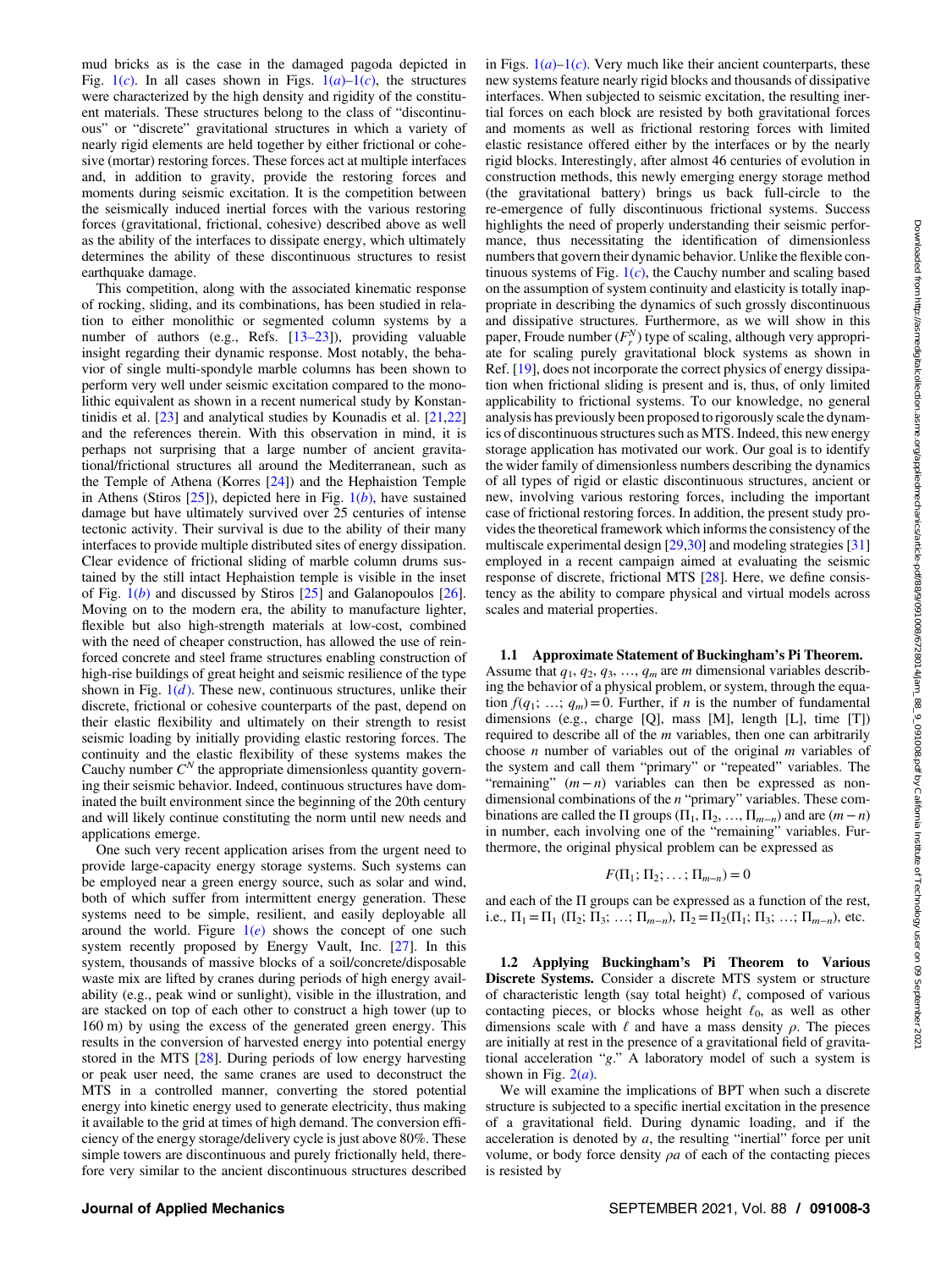<span id="page-3-0"></span>

Fig. 2 An aluminum (Al) laboratory model (a) of a Multiblock Tower Structure (MTS) [\[28](#page-18-0)], or potential energy battery, used in large-capacity energy storage. Both model and prototype systems are composed of 7144 blocks. The prototype tower may reach 160 m in height. The towers comprise 38 stories (188 blocks each) and are constructed during periods of peak energy harvesting by following a repeated tiling pattern of the type shown. The potential energy stored is recovered during periods of peak energy demand by deconstructing the tower. (b) Exploring the seismic response of such a discontinuous structure by using geometrically similar, scaled-down models in the laboratory necessitates the appropriate scaling of the ground velocity (or acceleration) time-histories both in amplitude and time as shown in (b). The identification of dimensionless numbers describing the physics of this dynamic problem informs the scaling and results in model/prototype similitude. The optical diagnostics are also scaled.

- (1) a restoring "gravitational" force density  $f_r = \rho g$  at the interface of rigid blocks (Case 1),
- (2) a restoring, Coulomb-like "frictional" force density  $f_r = \mu_s \rho g$ at the interface of rigid blocks (Case 2),
- (3) an "arbitrary" restoring force density  $f<sub>r</sub>$  at the interface of rigid blocks (Case 3), or
- (4) an arbitrary restoring force density  $f<sub>r</sub>$  at the interface of "elastic" blocks (Case 4).

In Cases 1 and 2, the "restoring" force density per unit volume can generally be expressed as  $\mu \rho g$ , where  $\mu = 1$  for Case 1 and  $\mu = \mu_s$  (coefficient of friction) for Case 2.

We first consider Cases 1 and 2 above by further assuming that the system is purely rigid (infinite block and block-interface



Fig. 3 Basic kinematics of (a) rocking, (b) frictional sliding, and (c) frictional rock/sliding of individual blocks within a multiblock structure

stiffness or equivalently, infinite wave speeds). We then extend the analysis to a third case (Case 3) in which the rigid blocks interact with each other through arbitrary restoring forces  $f_r$ , including cohesive, frictional or gravitational interfacial restoring forces. Finally, the most general case of discrete blocks will be considered (Case 4) in which the discrete structure is also allowed to deform elastically (through bulk elasticity or equivalent springs) while their interfacial restoring forces will be kept arbitrary, e.g., elastic, cohesive, frictional, and gravitational. The implication of each of these cases will be discussed and new non-dimensional numbers  $R_F^N$ ,  $\mu^N$ , and  $S^N$  will be introduced. We also examine the consequence of all of these cases to similitude requirements between "prototype" and "model" systems of the type shown in Fig.  $2(a)$ . We then validate our approach by comparing time histories of kinematic fields of similar model/prototype systems subjected to scaled earthquake excitations as shown in Fig.  $2(b)$ .

### 2 Applying Buckingham's Pi Theorem to Discrete Systems of Gravitationally and Frictionally Held Rigid Blocks (Cases 1 and 2)

Figure 2 depicts a particular geometry of a (a) discrete MTS which is subjected to  $(b)$  ground velocity histories  $v_i(t)$  at its base. Depending on the nature of the ground excitation at the tower base as well as the inter-block frictional characteristics, each block will rock, slide, and rock/slide (with or without friction) as schematically depicted in Fig. 3. In Case 1, the rigid blocks are allowed to rock and contact with no frictional dissipation allowed. The acceleration field of the structure results in "inertial" force densities  $\rho a$ . These inertial forces and associated moment densities are resisted by "gravitational" restoring force  $\rho g$  and moment  $\rho g\ell$  densities.

In this case, the most general dynamic problem involves the variables a, t,  $\ell$ , g, and  $\rho$  as dictated by Newton's laws and kinematics,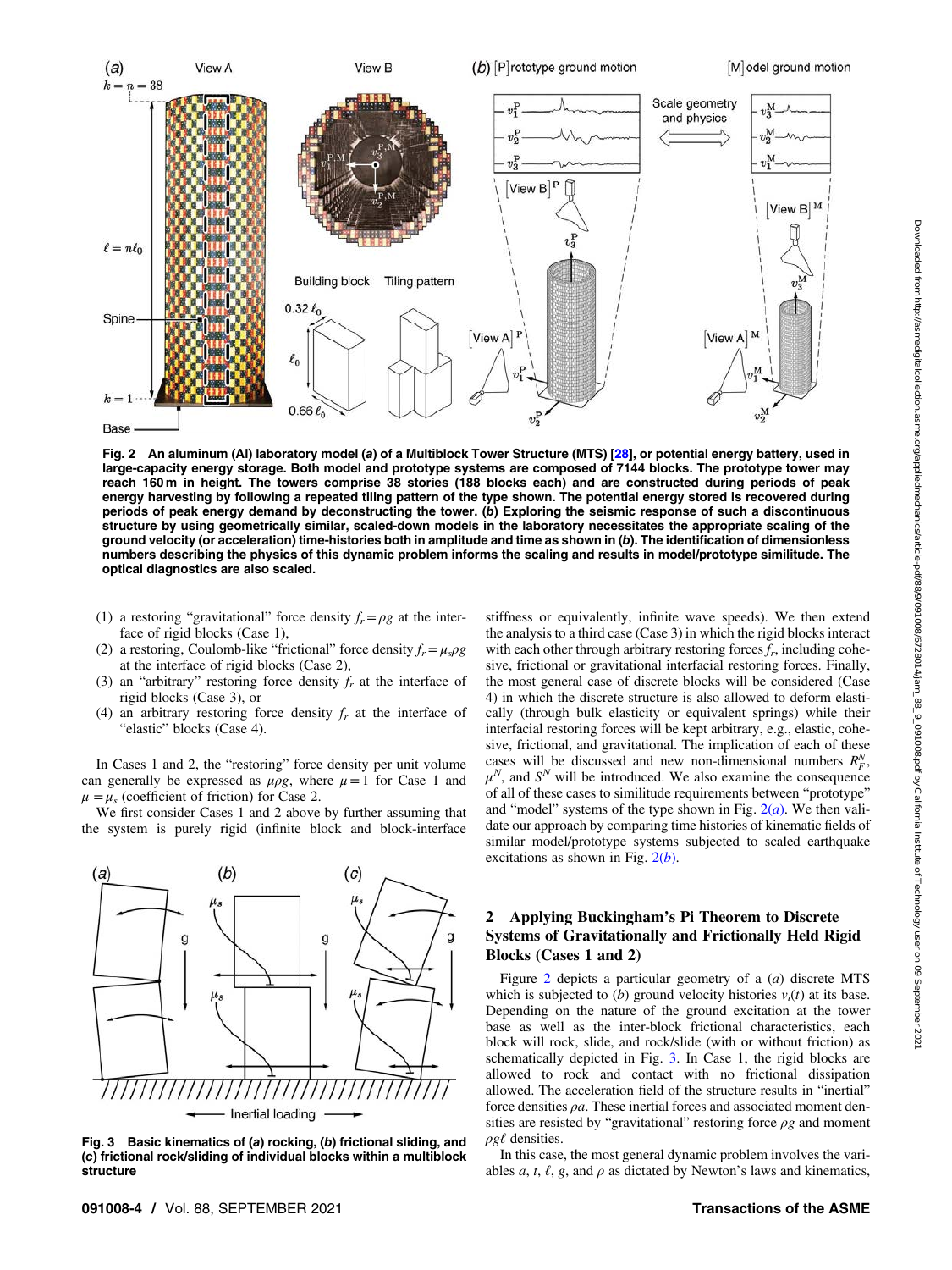$$
v; a; \ell; g; \rho \ (m = 5)
$$
 (1)

<span id="page-4-0"></span>where  $\nu$  and  $a$  are particle velocities and accelerations, respectively, t is the time,  $\ell$  is a characteristic length, and  $\rho$  is the material mass density.

In Case 2, rigid blocks are allowed to slide and rock/slide with friction. The acceleration field of the structure results in "inertial" force densities  $\rho a$ . These "inertial" forces are resisted by "frictional" restoring force densities  $\rho(\mu_s g)$ . This is very similar to Case 1, the only difference being that the physics of sliding also involve an additional interfacial property in the form of the frictional coefficient  $\mu_s$ , which is in general different than unity.

Here, the most general problem would involve the following six variables:

$$
v; a; \ell; \mu_s; g; \rho \ (m = 6)
$$
 (2)

However, since  $\mu_s$  is dimensionless, it cannot be stated as one of the dimensional variables needed to implement BPT.

In an attempt to introduce some knowledge from physics into our consideration, we first contrast the two "restoring" force densities  $(\rho g)$  and  $(\rho \mu_s g)$  for Cases 1 and 2, respectively, and observe that because of the nature of Coulomb-like frictional resistance, which is proportional to normal load, both force densities are proportional to  $(\rho g)$ . In Case 1, the coefficient of proportionality is unity, whereas in Case 2, it is equal to  $\mu_s$ . This observation allows us to couple the nondimensional number  $\mu_s$  with g as  $(\mu_s g)$  and thus to list the following dimensional variables for problems of the type relevant to Case 2:

$$
v; a; \ell; (\mu_s g); \rho \ (m = 5)
$$
 (3)

Contrasting the list of variables of Eqs.  $(1)$  and  $(3)$  allows us to mathematically treat Cases 1 and 2 at the same time by considering problems involving the following set of variables:

$$
v; a; \ell; (\mu g); \rho
$$
  
where  $\mu = \begin{cases} 1 & \text{gravitational (Case 1)} \\ \mu_s & \text{frictional (Case 2)} \end{cases}$  (4)

For this combined case, the total number of variables is  $m = 5$ . These dimensional variables require three  $(n=3)$  fundamental dimensions to describe them completely. These dimensions are mass [M], length [L], and time [T].

Since the number of dimensions  $n=3$ , we can now choose three out of the above five variables to serve as the "primary" variables. This leaves  $(m - n) = 2$  as the "remaining" or "repeated" variables. Also, there will be two non-dimensional  $\Pi$  groups ( $\Pi_1$  and  $\Pi_2$ ) formed in this case.

All of the above variables are expressed in terms of the three  $(n=3)$  fundamental dimensions [M], [L], [T] as

$$
v = [LT^{-1}]
$$
;  $a, g = [LT^{-2}]$ ;  $\ell = [L]$ ;  $\rho = [ML^{-3}]$  (5)

We now choose  $n=3$  "primary" or "repeating" variables. This is quite arbitrary but it is advisable, before choosing them, to consider the physics of the problem. Here, we choose one relating to geometry, another to material and the third to the restoring "gravitational" or "frictional" forces. The primary variables chosen are as follows:

Geometry: 
$$
\ell
$$
  
Gravitation:  $(\mu g)$  $\left\{ (n=3) \right\}$  (6)   
Material:  $\rho$ 

The remaining variables are v and a, and they are  $(m - n) = 2$ in number. For Case 1,  $\mu = 1$ , while for Case 2,  $\mu = \mu_s$  as discussed earlier.

Dimensionless Groups  $\Pi_1$  and  $\Pi_2$ 

Each of these groups is formed by multiplying each of the remaining variables  $v$  and  $a$  by the product of powers of the

#### "primary" variables  $\ell$ ,  $(\mu g)$ , and  $\rho$  as follows:

$$
\Pi_1 = \ell^{a_1} (\mu g)^{b_1} \rho^{c_1} \nu \text{ and } \Pi_2 = \ell^{a_2} (\mu g)^{b_2} \rho^{c_2} a \tag{7}
$$

Expressing each of the above in terms of the fundamental dimensions of their constituent variables (see Eq.  $(5)$ ) and recalling that each of the  $\Pi_i$ 's are dimensionless (i.e.,  $[\Pi_i] = M^0 L^0 T^0$ ) allows us to obtain  $a_1, b_1, c_1$  and  $a_2, b_2, c_2$ :

Dimensionless Group  $\Pi_1 = \ell^{a_1}(\mu g)^{b_1} \rho^{c_1} v$ 

$$
M^{0}L^{0}T^{0} = [L]^{a_{1}}[LT^{-2}]^{b_{1}}[ML^{-3}]^{c_{1}}[LT^{-1}]
$$
  
\n
$$
M^{0} = [M]^{c_{1}} \Rightarrow c_{1} = 0
$$
  
\n
$$
L^{0} = [L]^{a_{1}+b_{1}-3c_{1}+1} \Rightarrow a_{1} + b_{1} - 3c_{1} + 1 = 0
$$
  
\n
$$
T^{0} = [T]^{-2b_{1}-1} \Rightarrow -2b_{1} - 1 = 0
$$
  
\n
$$
C_{1} = 0
$$

Thus,

M<sup>0</sup>

$$
\Pi_1 = \ell^{-1/2} (\mu g)^{-1/2} v = \frac{v}{\sqrt{\ell(\mu g)}} \tag{8}
$$

Dimensionless Group  $\Pi_2 = \ell^{a_2}(\mu g)^{b_2} \rho^{c_2} a$ 

$$
I^{0}L^{0}T^{0} = [L]^{a_{2}}[LT^{-2}]^{b_{2}}[ML^{-3}]^{c_{2}}[LT^{-2}]
$$
  
\n
$$
M^{0} = [M]^{c_{2}} \implies c_{2} = 0
$$
  
\n
$$
L^{0} = [L]^{a_{2}+b_{2}-3c_{2}+1} \implies a_{2} + b_{2} - 3c_{2} + 1 = 0
$$
  
\n
$$
T^{0} = [T]^{-2b_{2}-2} \implies -2b_{2} - 2 = 0
$$
  
\n
$$
A_{2} = 0
$$
  
\n
$$
b_{2} = -1
$$
  
\n
$$
C_{2} = 0
$$

Thus,

$$
\Pi_2 = (\mu g)^{-1} a = \frac{a}{(\mu g)}
$$
 (9)

From Eqs.  $(8)$  and  $(9)$ , one can see that the dynamic problem is now expressible as a function F of the non-dimensional numbers  $\Pi_1$  and  $\Pi$ <sub>2</sub> as

$$
F(\Pi_1; \Pi_2) = F\left(\frac{v}{\sqrt{\ell\mu g}}; \frac{a}{\mu g}\right) = 0
$$
 (10)

It is important to note that the above equation is independent of the mass density  $\rho$  for both the "gravitational" and "frictional" cases, a fact that has major implications for scaling and similitude of these structures. Mathematically, this arises from the fact that the BPT requires  $c_1 = c_2 = 0$  in the above derivation.

2.1 Introducing the  $\mu^N$  and Other Dimensionless Groups. The first dimensionless combination in Eq. (10) will from now on be referred to as the "mu-Number,"  $\mu^N$ , and will be defined as

$$
\mu^N := \Pi_1 := \frac{\nu}{\sqrt{\ell \mu g}} = F_r^N / \sqrt{\mu}
$$
\n(11)

The  $\mu$ -number is a generalization of the "Froude number,"  $F_r^N := v / \sqrt{\ell g}$ , and has been introduced here to simultaneously account for gravitational restoring forces (when  $\mu = 1$ ), and also for "frictional" restoring forces (when  $\mu = \mu_s$ ). Note that when  $\mu = 1$ , the non-dimensional group  $\Pi_1 = v / \sqrt{\ell \mu g}$  reduces to  $v / \sqrt{\ell g} = F_r^N$ while  $a/\mu$ g reduces to  $a/g$ ; thus, the acceleration scales directly with g. Also, given the non-dimensional nature of Eq. (10), one can express v and a in terms of the two non-dimensional groups  $\Pi_1(\cdot)$ and  $\Pi_2(\cdot)$ :

$$
v = \sqrt{\ell \mu g} \, \Pi_1 \left( \frac{a}{\mu g} \right) \tag{12}
$$

$$
a = \mu g \, \Pi_2 \left( \frac{v}{\sqrt{\ell \mu g}} \right) = \mu g \, \Pi_2(\mu^N) \tag{13}
$$

where  $\Pi_1(\cdot)$  and  $\Pi_2(\cdot)$  are unknown functions of the remaining  $\Pi$ groups, i.e.,  $\Pi_1 = \Pi_1(a/\mu g)$  and  $\Pi_2 = \Pi_2(\mu^N)$ .

It should also be noted that here we have decided to represent the dynamics of the rigid system in terms of  $v$  and  $a$  (see Eq. (4)), not

and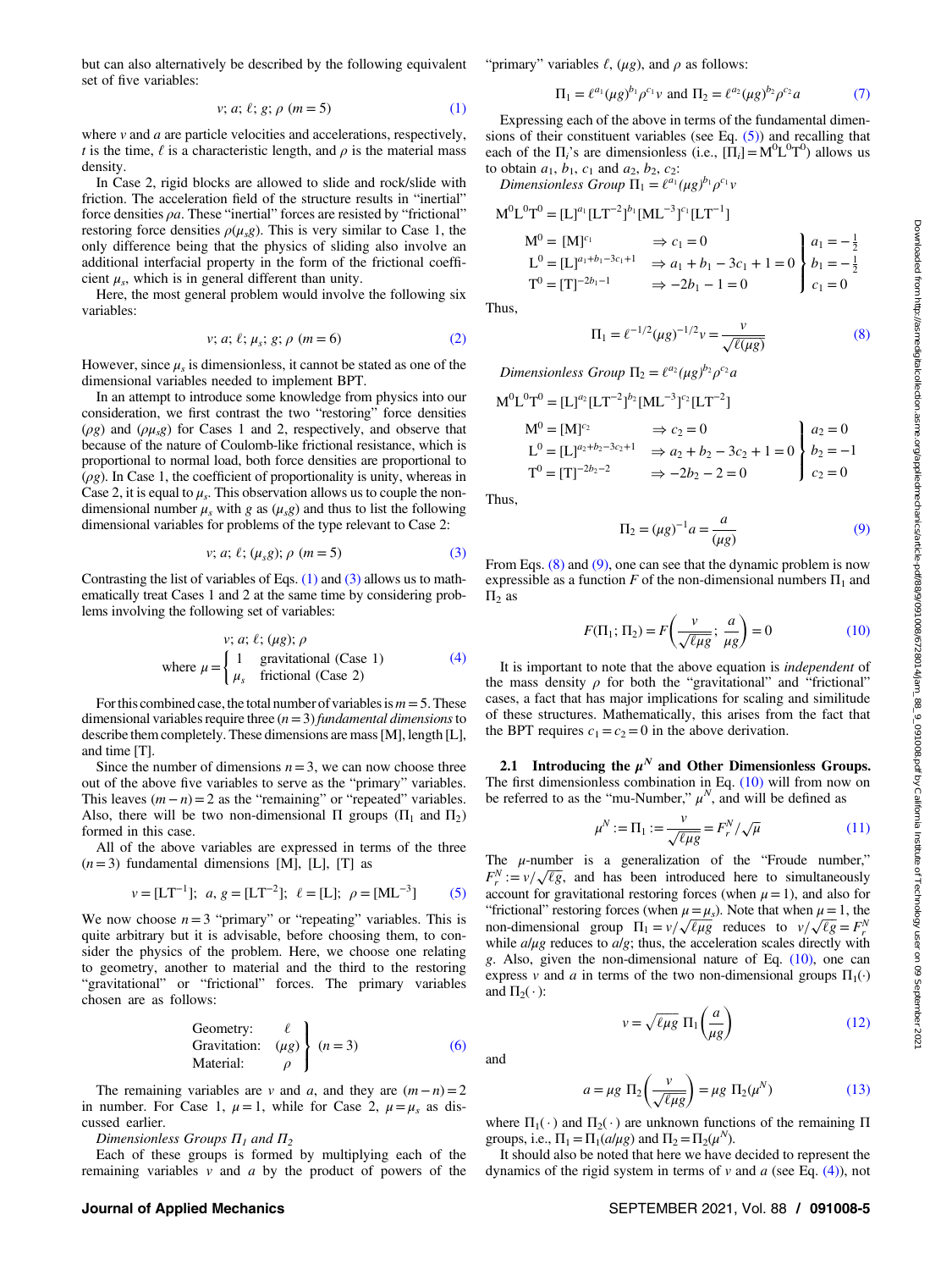<span id="page-5-0"></span>time. This resulted in two dimensionless numbers  $\Pi_1$  and  $\Pi_2$  involving  $\nu$  and  $a$ , respectively, whose ratio can be used to obtain a dimensionless number for time t. Alternatively, we could have described the dynamic problem in terms of  $v$  and  $t$  and not  $a$ . In that case, application of the BPT would have resulted in the following dimensionless description of the dynamical problem:

$$
F(\Pi_1; \Pi_t) = F\left(\frac{v}{\sqrt{\ell\mu g}}; t\sqrt{\frac{\mu g}{\ell}}\right) = 0\tag{14}
$$

where  $\Pi_1 = \mu^N := v / \sqrt{\ell \mu g}$  and  $\Pi_t := t \sqrt{\mu g / \ell}$ .

It should be observed that Eq.  $(14)$  is equivalent to Eq.  $(10)$  in describing the dynamical problem and that, as expected from dimensional analysis, time is dimensionally given by

$$
t = \frac{v}{a} = \sqrt{\frac{\ell}{\mu g}} \Pi_t
$$
 (15)

where  $\Pi_t = \Pi_1/\Pi_2$ .

2.2  $\mu^N$  Scaling for Discrete, Rigid Systems. The results of the previous section and, in particular, Eqs. [\(12\)](#page-4-0) and [\(13\)](#page-4-0) provide the basis of comparing a model system  $(M)$  to a prototype system (P). In these expressions,  $\Pi_1(\cdot)$  and  $\Pi_2(\cdot)$  are unknown functions of the remaining dimensionless groups. That is,  $\Pi_1 = \Pi_1(\Pi_2)$  and  $\Pi_2 = \Pi_2(\Pi_1)$ , while Eqs. [\(12\)](#page-4-0) and [\(13\)](#page-4-0) are the basic relations which govern " $\mu^N$  similitude." Indeed, for complete similitude, or consistency, to be satisfied between a model and a prototype, both  $\Pi_1 := \mu^N$  and  $\Pi_2$  need to be kept equal between the two systems, i.e.,  $\Pi_1^M = \Pi_1^P$  and  $\Pi_2^M = \Pi_2^P$ . For such systems, applying Eqs.  $(12)$  and  $(13)$  to each of the problems and dividing by sides, keeping in mind that  $\Pi_1$  and  $\Pi_2$  remain invariant, provides "scaling laws" for the basic independent problem variables  $\nu$  and a. Similarly, Eq.  $(15)$  can be used to scale the time variable t.

Velocity Scaling

Applying Eq. [\(12\)](#page-4-0) to both the model and prototype gives

$$
v^M = \sqrt{\ell^M \mu^M g^M} \ \Pi^M_1, \quad v^P = \sqrt{\ell^P \mu^P g^P} \ \Pi^P_2
$$

where  $\Pi_1^M = \Pi_1^P$  and  $\Pi_2^M = \Pi_2^P$ , which is equivalent to

$$
v^{M} = v^{P} \left(\frac{\ell^{M}}{\ell^{P}}\right)^{1/2} \left(\frac{\mu^{M}}{\mu^{P}}\right)^{1/2} \left(\frac{g^{M}}{g^{P}}\right)^{1/2}
$$
(16)

Acceleration Scaling

Applying Eq. [\(13\)](#page-4-0) to both model and prototype gives

$$
a^M = a^P \left(\frac{\mu^M}{\mu^P}\right) \left(\frac{g^M}{g^P}\right) \tag{17}
$$

Time Scaling

Applying Eq. (15) to both model and prototype gives

$$
t^{M} = t^{P} \left(\frac{\ell^{M}}{\ell^{P}}\right)^{1/2} \left(\frac{\mu^{P}}{\mu^{M}}\right)^{1/2} \left(\frac{g^{P}}{g^{M}}\right)^{1/2}
$$
(18)

The above scaling laws Eqs.  $(16)$ – $(18)$  result from the enforcement of  $\mu^N$  similitude (i.e., keeping the  $\mu^N = v / \sqrt{\ell \mu g}$  number as well as  $\Pi_2 = a/\mu g$  constant between model and prototype). It will be referred to here as " $\mu^N$  scaling." For MTS model/prototype pairs of the type depicted in Fig.  $2(b)$  $2(b)$ , Eqs. (16) and (18) furnish the appropriate ground velocity and time scaling provided that the constituent blocks are strictly rigid and that the inter-block restoring forces are primarily gravitational/frictional as will be discussed in a following section.

2.3 Consequences of  $\mu^N$  Scaling. The scaling relations Eqs. (16)–(18) exhibit some remarkable properties when applied to either Case 1 (pure rocking) or Case 2 (frictional sliding and frictional rock/sliding) or, under certain circumstances, for a mixture of the two. These properties are summarized below:

- A. When  $\mu^N$  similitude is enforced, *density*, and thus *mass*, is not involved in velocity, acceleration, and time scaling. This implies that no additional mass needs to be added to the model system to achieve similitude. This holds for both Cases 1 and 2 considered thus far.
- B. For model/prototype systems with the same non-zero coefficient of friction  $\mu_s^M = \mu_s^P$  (or  $\mu^M = \mu^P$ ) for both Cases 1 and 2,  $\mu^N$  scaling of Eqs. (16)–(18) reduces to

$$
v^M = v^P \left(\frac{\ell^M}{\ell^P}\right)^{1/2} \left(\frac{g^M}{g^P}\right)^{1/2}
$$

$$
a^M = a^P \left(\frac{g^M}{g^P}\right)
$$

$$
t^M = t^P \left(\frac{\ell^M}{\ell^P}\right)^{1/2} \left(\frac{g^P}{g^M}\right)^{1/2}
$$
(19)

and is identical for both Cases 1 and 2. If further, the model and prototype are in the same gravitational environment  $(g^P = g^M)$ , then

$$
v^M = v^P \sqrt{\lambda_{\ell}}, \quad a^M = a^P, \quad t^M = t^P \sqrt{\lambda_{\ell}} \tag{20}
$$

where  $\lambda_{\ell} = \ell^{M}/\ell^{P}$ . It is observed at this point that for purely gravitational, frictionless systems (Case 1) experiencing only rocking of the blocks with no sliding  $(\mu = 1)$ ,  $\mu'$ scaling is equivalent to  $F_r^N$  scaling since  $\mu^N = F_r^N$ . Remarkably, this conclusion also holds even for frictional systems where  $\mu^N \neq F_r^N$  provided that the model has the same coefficient of friction as the prototype  $(\mu_s^M = \mu_s^P)$ . The above observations naturally imply that  $\mu^N$  scaling is also applicable for "mixed systems" involving some parts which experience rocking, some parts that experience pure sliding and some parts which experience a mixture of sliding and rocking, provided again that the friction coefficients of the model and prototype are the same. This is a powerful conclusion since most incoherently (frictionally) held block systems indeed involve all of these physical mechanisms (i.e., rocking; sliding; rock/sliding shown in Fig. [3](#page-3-0)) when subjected to strong dynamic base excitations often involving substantial ground-vertical components. Finally for such systems, despite the fact that  $\mu^N$  does not reduce to  $F_r^N$ , the scaling relations of Eqs. (19)–(20) obtained on the basis of  $\mu^N$  and  $F_r^N$  similitude become identical when  $\mu_s^M = \mu_s^P$ .

C. For mainly frictional model/prototype systems (involving sliding and frictional rocking), which do not have the same friction coefficient  $(\mu_s^P \neq \mu_s^M)$ , and for systems and excitations where the structure mainly experiences sliding and frictional dissipation (Case 2), Eqs. (16)–(18) are applicable with  $\mu = \mu_s$ , and the  $\mu^N$  number defined in Eq. [\(11\)](#page-4-0) is the only appropriate non-dimensional quantity. If further  $g^M = g^P$ , then the  $\mu^N$  scaling gives

$$
v^M = v^P \left(\frac{\ell^M \mu_s^M}{\ell^P \mu_s^P}\right)^{1/2} = v^P \sqrt{\lambda_\ell \lambda_\mu}
$$
  
\n
$$
a^M = a^P \left(\frac{\mu_s^M}{\mu_s^P}\right) = a^P \lambda_\mu
$$
  
\n
$$
t^M = t^P \left(\frac{\ell^M \mu_s^P}{\ell^P \mu_s^M}\right)^{1/2} = t^P \sqrt{\frac{\lambda_\ell}{\lambda_\mu}}
$$
\n(21)

where  $\lambda_{\ell} = \ell^{M}/\ell^{P}$  and  $\lambda_{\mu} = \mu_{s}^{M}/\mu_{s}^{P}$ . This is called  $\mu^{N}$  scaling for the same gravity environment.

D.  $\mu^N$  scaling is useful when the two systems (model/prototype) have different friction coefficients. Since it also involves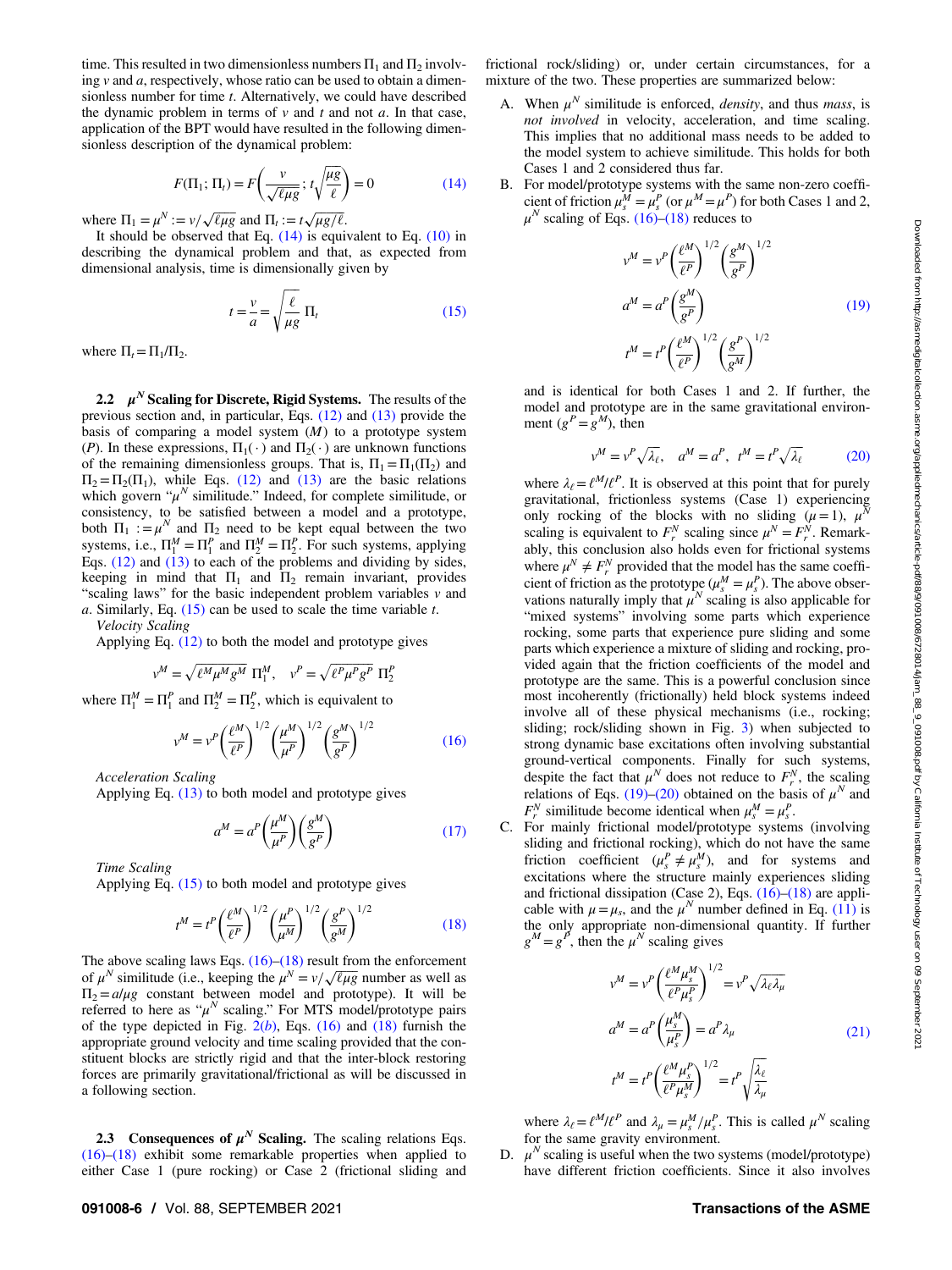<span id="page-6-0"></span>

Fig. 4 High-speed optical measurements of the horizontal velocity component  $v_1$  (color plots), enabled by digital image correlation (DIC) for (a) an aluminum (Al) and (b) concrete model/prototype tower pair. Panels (c) and (d) show velocity time histories of the imposed, scaled base excitations (red), and the resulting velocities (black) of individual blocks situated at 19 points (circles) up the heights of the 38 story towers. These histories are called the "spine records." It should be noted that the length and mass of the model Al and prototype concrete towers are  $e^M = 1.51$  m,  $e^P = 6.46$  m, and  $m^M = 255$  kg,  $m^P =$ 14,930 kg, respectively.

 $\lambda_{\mu} = \mu_s^M / \mu_s^P$ , which appropriately multiplies  $\lambda_{\ell}$  in Eq. [\(21\)](#page-5-0), it provides an additional lever allowing the modeler to choose more realistic length scale ratios in order to achieve similitude between a "small-scale" experimental model structure and a "full-scale" prototype. The experiments presented in Fig. 4 which involve geometrically similar aluminum/concrete systems at two different length scales represent such a case of two systems involving very different coefficients of friction. Here, scaling is provided by Eq. [\(21\).](#page-5-0)

E. When different gravity environments are considered (e.g., Planetary versus Earth gravity; artificial gravity in rotating systems at the lab or space),  $\mu^N$  scaling provides flexibility in choosing model gravitational conditions as well as various coefficients of friction and length scales.

2.4 Properties and Physical Interpretation of  $\mu^N$ . The sections above introduce a new non-dimensional number  $\mu^N$  and discuss its significance in scaling of both gravitational and frictional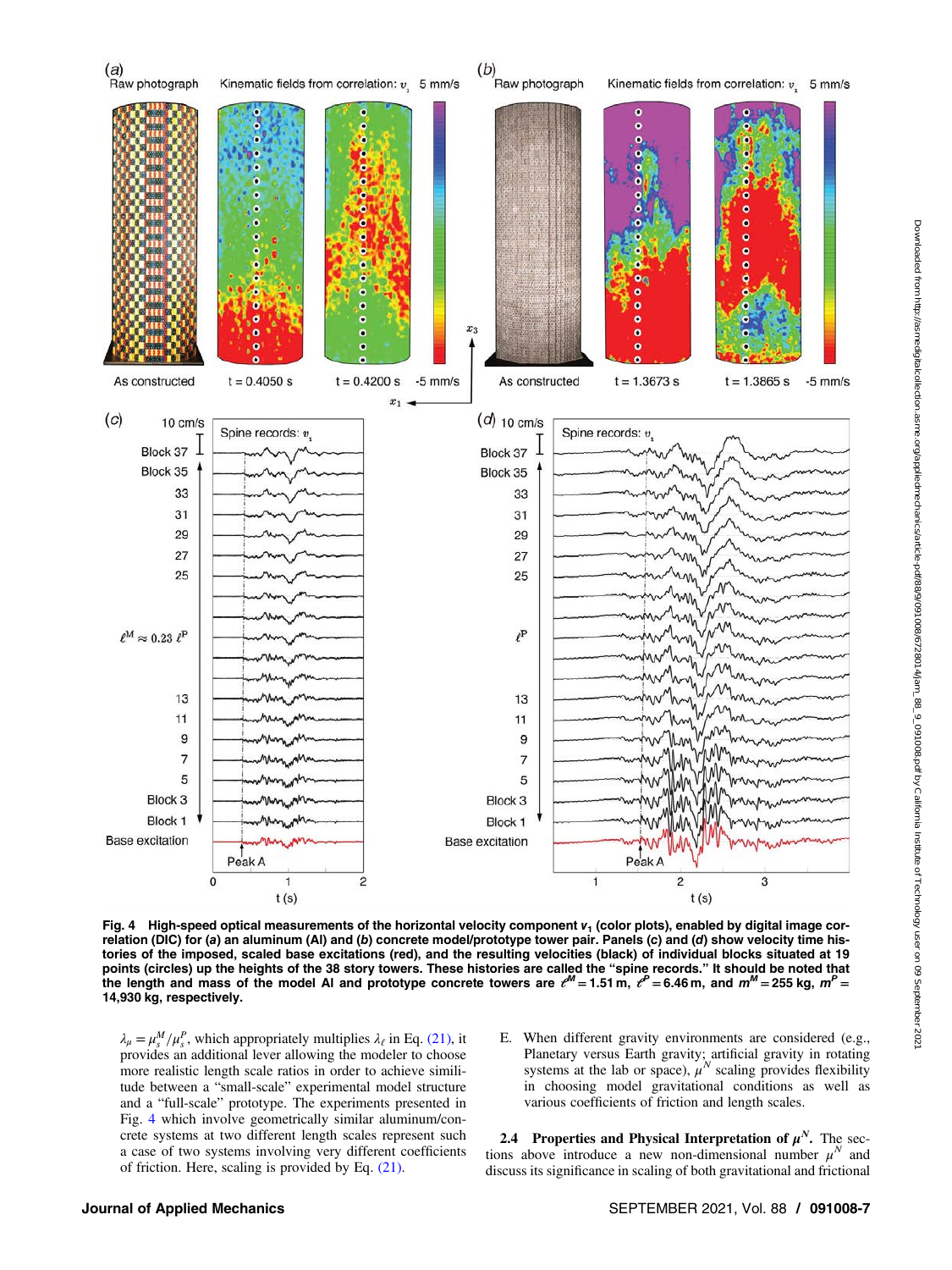<span id="page-7-0"></span>rigid body systems. In particular, we have introduced the notion of  $\mu^N$  similitude and have first proposed that it can be used for scaling rigid body model/prototype systems featuring different coefficients of friction and gravitational environments, provided they involve frictional sliding (sliding/rock-sliding) as their major dynamic deformation mechanism. Also, we have found that the invariance of  $\mu^N$  can also provide scaling for all model/prototype systems of identical friction coefficient, even if such systems involve mixed deformation mechanisms with some parts experiencing rocking, some pure sliding and some a mixture of frictional sliding and frictional rocking. Indeed, when in addition the model/prototype pairs are subjected to the same gravitational environment, then the resulting relations reduce to classical Froude scaling even if friction remains the dominant mechanism, provided, of course, that  $\mu_s^M$  =  $\mu_s^P$  and  $g^M = g^P$ . To further clarify these results, we observe that the  $\mu^N$  number can be interpreted in terms of ratios of "driving" and "restoring" force densities as follows:

$$
\mu^N := \left(\frac{v}{\sqrt{\mu\ell g}}\right) = \left(\frac{\rho v^2}{\rho \mu\ell g}\right)^{1/2} = \left(\frac{\rho a}{\mu\rho g}\right)^{1/2} = \left(\frac{f_i}{f_r}\right)^{1/2} \tag{22}
$$

where  $f_i = \rho a$  is the driving *inertial* force density and  $f_r = \mu \rho g$  is the restoring (or resisting) force density.

When  $\mu = 1, f_r = \rho g = f_g$  becomes a purely *gravitational restoring* force density. Furthermore,  $\mu^N$  reduces to  $F_r^N$ . However, when  $\mu =$  $\mu_s$ ,  $f_r = \mu_s \rho g = f_f$  becomes the frictional restoring force density. Motivated by the physical interpretation of the dimensionless<br>number  $\mu^N$  as the ratio of inertial to resisting force densities, we will subsequently explore the implications of applying the BPT to rigid body systems involving arbitrary restoring force densities  $f_r$ acting at the interfaces between the rigid particles or blocks.

### 3 Rigid Body Systems Involving Various Types of "Restoring" Force Densities (Case 3)

Here, in addition to the kinematic variables  $\nu$  and  $a$ , length  $\ell$ , and material mass density  $\rho$ , we choose to separately list the restoring force density,  $f_r$ , as a system variable. This is an alternative choice of variables motivated by the interpretation of  $\mu^N$  as a ratio of inertial force to restoring force densities, which suggests the possibility of generalization to arbitrary restoring forces. After the appropriate  $\Pi$  groups are generally established in terms of  $f_r$ , we introduce an arbitrary "restoring force" dimensionless number  $R_F^N$ . We then specialize the results for the interfacial force densities  $f_r$  being "gravitational," "frictional," and "cohesive." These are only a few examples of the many types of restoring forces possible in such systems. The blocks are assumed to be rigid in all cases and elastic properties are not explicitly stated in the list of variables. Here, the general list of variables is

$$
v; a; \ell; \rho; f_r \ (m=5) \tag{23}
$$

Each of the above variables involve the following groups of fundamental dimensions:

$$
v = [LT^{-1}]
$$
;  $a = [LT^{-2}]$ ;  $\ell = [L]$   
 $\rho = [ML^{-3}]$ ;  $f_r = [ML^{-2}T^{-2}]$ 

We now choose the following primary variables which is a generalization of our earlier choice of these variables as they appear in Eq.  $(6)$ :

Geometry: 
$$
\ell
$$
  
Restoring force density:  $f_r$  $\left\{\n \begin{array}{l}\n (n = 3) \\
\rho \end{array}\n \right.$ \n(24)

The remaining two variables are  $v$  and  $a$ , and as a result, we have  $(m-n)=2$  dimensionless  $\Pi$  groups as follows:

$$
\Pi_1 = \ell^{a_1} \rho^{b_1} f_r^{c_1} v; \ \ \Pi_2 = \ell^{a_2} \rho^{b_2} f_r^{c_2} a
$$

Solving for the coefficients above results in the dimensionless groups  $\Pi_1 = v / \sqrt{\rho / f_r \ell}$  and  $\Pi_2 = \rho a / f_r$ . The system is now expressible as

$$
f(\Pi_1; \Pi_2) = f\left(v\sqrt{\frac{\rho}{f_r \ell}}; \frac{\rho a}{f_r}\right) = 0
$$
 (25)

It should be noted that for arbitrary restoring forces densities, the mass density  $\rho$  reappears in the dimensionless numbers. We later see that  $\rho$  only disappears for specific forms of  $f_r$ .

3.1 Introducing the "Arbitrary Restoring Force" **Dimensionless Number**  $R_F^N$ **.** Motivated by the form of Eq. (25), we identify the  $\Pi_1$  dimensionless group as an important quantity governing similitude in Case 3 discussed earlier. We consequently define a general dimensionless number  $R_F^N$  as

$$
R_F^N := \Pi_1 := v \sqrt{\frac{\rho}{f_r \ell}} \tag{26}
$$

and call it the "Arbitrary Restoring Force Number,"  $R_F^N$ . It should be noted that  $R_F^N$  can be expressed as

$$
R_F^N = \frac{v}{\sqrt{f_r \ell/\rho}} = \left(\frac{\rho v^2}{f_r \ell}\right)^{1/2} = \left(\frac{\rho a}{f_r}\right)^{1/2} = \left(\frac{f_i}{f_r}\right)^{1/2} \tag{27}
$$

and can thus be directly interpreted in terms of ratios of "inertial"  $\rho a$  and arbitrary "restoring" force densities  $f_r$  of various types.  $R_F^N$ is a general dimensionless number which naturally arises as a consequence of the application of the BPT methodology. Indeed, comparison of Eq. (27) with Eq. (22) suggests that  $R_F^N$  is a generalization of the  $\mu^N$  and  $F_r^N$  numbers discussed above for systems involving frictional or gravitational restoring forces, respectively. As we will see in Sec. [4](#page-8-0) where intra-block elasticity is included,  $R_F^N$  reduces to the Cauchy number  $C^N$ , provided that the restoring forces are elastic.

We now consider various types of "restoring" force densities  $f_r$ and explore the resulting forms of  $R_F^N$  and the specialized types of similitude for each case.

3.1.1 Gravitational Restoring Force Densities. Then,  $f_r = f_\varphi =$  $\rho$ g and Eqs. (25) and (26) give

$$
R_F^N := \Pi_1 := v \sqrt{\frac{\rho}{(\rho g)\ell}} = \frac{v}{\sqrt{\ell g}} = F_r^N
$$

$$
\Pi_2 = \frac{\rho a}{\rho g} = \frac{a}{g}
$$

Also note that here  $R_F^N = F_r^N$  and Eq. (25) reduces to

$$
f(\Pi_1; \Pi_2) = f\left(\frac{v}{\sqrt{\ell g}}; \frac{a}{g}\right) = f\left(F_r^N; \frac{a}{g}\right) = 0 \tag{28}
$$

3.1.2 Frictional Restoring Force Densities. Then,  $f_r = f_f = \rho \mu_s g$ and Eqs.  $(25)$  and  $(26)$  give

$$
R_F^N := \Pi_1 := \frac{v}{\sqrt{\mu_s \ell g}} = \frac{F_r^N}{\sqrt{\mu_s}} = \mu^N
$$

$$
\Pi_2 = \frac{a}{\mu_s g}
$$

In this case,  $R_F^N = \mu^N$  and the system becomes

$$
f(\Pi_1; \Pi_2) = f\left(\frac{v}{\sqrt{\mu_s \ell g}}; \frac{a}{\mu_s g}\right) = 0
$$
 (29)

as in Eq. [\(10\)](#page-4-0) for  $\mu = \mu_s$ .

3.1.3 Both Gravitational and Frictional Restoring Force Densities. If  $f_r = \rho \mu g$ , again  $R_F^N = \mu^N$  with  $\mu = 1$  for the gravitational case and  $\mu = \mu_s$  for the frictional case, then

#### 091008-8 / Vol. 88, SEPTEMBER 2021 **Transactions of the ASME**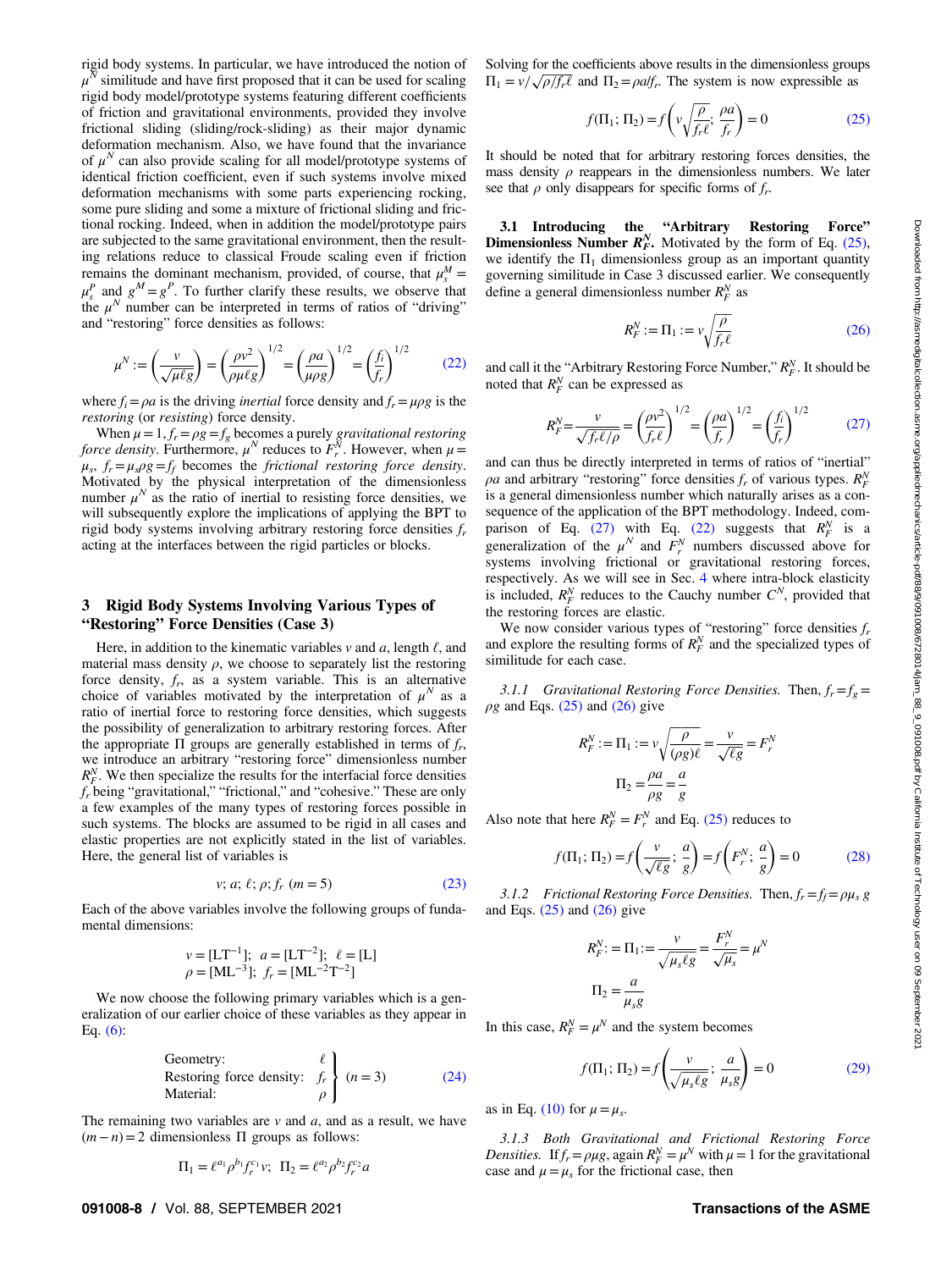$$
R_F^N := \Pi_1 = \frac{v}{\sqrt{\mu \ell g}}, \quad \Pi_2 = \frac{a}{\mu g}
$$

<span id="page-8-0"></span>while

$$
f(\Pi_1; \Pi_2) = f\left(\frac{v}{\sqrt{\mu \ell g}}; \frac{a}{\mu g}\right) = f\left(\mu^N; \frac{a}{\mu g}\right) = 0 \tag{30}
$$

Equation (30) covers both Cases 1 and 2 and is identical to Eq. [\(10\)](#page-4-0) obtained by a less general methodology, which is recovered here as a special case.

3.1.4 Cohesive Restoring Force Density. In a system of characteristic length  $\ell$ , area  $A = \ell^2$ , and volume  $V = \ell^3$  and if the interblock restoring forces  $F$  arise from a constant critical cohesive stress  $\sigma = \tau_0$  (cohesive strength), then the restoring force density will be dimensionally given by  $f_r = F/V = (\sigma \ell^2) / \ell^3 = \tau_0 / \ell$ . In such a system,  $\tau_0$  is assumed to be independent of weight or normal stress and in practice may be due to the "constant strength" of interfacial mortar in masonry or to a constant "yield strength" when the inter-block resistance is provided by highly ductile (rigid-plastic) metal joints. In this case, Eqs.  $(25)$  and  $(27)$  give

$$
R_F^N := \Pi_1 = v \sqrt{\frac{\rho}{(\tau_0/\ell)\ell}} = v \sqrt{\frac{\rho}{\tau_0}}
$$

$$
\Pi_2 = \frac{\ell \rho a}{\tau_0}
$$

Here,  $R_F^N$  reduces to  $\nu \sqrt{\rho/\tau_0}$ . This number is the dimensionless combination governing kinematic and time similitude when the restoring forces are cohesive and will be called the "Cohesive Strength Number,"  $S<sup>N</sup>$ . Also, Eq. [\(25\)](#page-7-0) becomes

$$
g(\Pi_1; \Pi_2) = g\left(v\sqrt{\frac{\rho}{\tau_0}}; \frac{\ell \rho a}{\tau_0}\right) = g\left(S^N; \frac{\ell \rho a}{\tau_0}\right) = 0 \tag{31}
$$

The last dimensionless group in Eq.  $(31)$  represents the scaling of inter-block strength for this gravity load structure, i.e.,  $\tau_0$  =  $\ell \rho g \Pi_3$ . Finally, the new dimensionless "Cohesive Strength Number"  $S<sup>N</sup>$  governing similitude is defined as

$$
S^N := v \sqrt{\frac{\rho}{\tau_0}} \tag{32}
$$

#### 3.2 Observations

- A. In Cases 1 and 2 where  $f_r = \mu \rho g$  with  $\mu = 1$  or  $\mu = \mu_s$ , respectively,  $R_F^N = \mu^N$  and the system performance becomes independent of the mass density while the dynamics of the system scale with  $\mu^N$  and  $a/\mu g$ .
- B. When the restoring force density is provided by a constant cohesive strength, then  $R_F^N$  reduces to the "Cohesive Strength Number"  $S^N := v \sqrt{\rho/\tau_o}$ . The mass density re-enters the system and plays a role in similitude through the ratio  $\tau_0/\rho$ .
- C. Points A and B above explain the difference in satisfying similitude between traditional "masonry" model/prototype structures involving cohesion (mortar) between building blocks and achieving the same for "frictionally held" structures or "soil structures" where gravity and Coulomb-like interfacial strength laws are of relevance.

### 4 General Discrete Systems (Including Intra-Block or Inter-Block Elasticity) Involving Various Types of "Restoring" Force Densities (Case 4)

Here, we adopt the methodology of Sec. [3](#page-7-0) where our system variables include an arbitrary restoring force density  $f_r$  (force/ unit volume) acting between the discrete blocks, but we also explicitly add individual block elasticity (intra-block elasticity) by explicitly including elastic modulus  $E$  or an equivalent spring

# stiffness to the list of variables. In this case, the list of variables becomes

$$
v; a; \ell; \rho; f_r; E \ (m = 6)
$$
 (33)

Each of the above variables involves the following groups of the  $(n)$ =3) fundamental dimensions [M], [L], and [T] as:  $v = [LT^{-1}]$ ;  $a =$  $[LT^{-2}]$ ;  $\ell = [L]$ ;  $\rho = [ML^{-2}]$ ;  $f_r = [ML^{-2}T^{-2}]$ ;  $E = [ML^{-1}T^{-2}]$ ]. We choose the following primary variables:

Geometry:   
Restoring force density: 
$$
f_r
$$
  $\left\{\n \begin{aligned}\n (n = 3) \\
\rho \n \end{aligned}\n \right.$ 

The remaining  $(m - n) = 3$  variables are v, a, and E. In this case, we have three dimensionless Π groups:

$$
\Pi_1 = \ell^{a_1} \rho^{b_1} f_r^{c_1} v; \quad \Pi_2 = \ell^{a_2} \rho^{b_2} f_r^{c_2} a; \quad \Pi_3 = \ell^{a_4} \rho^{b_4} f_r^{c_4} E
$$

The expressions for  $\Pi_1$  and  $\Pi_2$  above are exactly the same as in the case discussed in Sec.  $3$  (Eq.  $(25)$ ), given by

$$
\Pi_1 = \nu \left(\frac{\rho}{f_r \ell}\right)^{1/2}, \quad \Pi_2 = \frac{\rho a}{f_r} \tag{34}
$$

However, the difference here to the case of Sec. [3](#page-7-0) will become apparent when  $\Pi_3$  is calculated. To obtain  $\Pi_3$ , we express it in terms of fundamental variables [M], [L], and [T]:

$$
M^0L^0T^0=[L]^{a_4}[ML^{-3}]^{b_4}[ML^{-2}T^{-2}]^{c_4}[ML^{-1}T^{-2}]
$$

which gives  $a_4=1$ ,  $b_4=0$ , and  $c_4=1$ , thus

$$
\Pi_3 = \frac{E}{\ell f_r} \tag{35}
$$

As a result of the above, the system is described as a function  $f(\cdot; \cdot; \cdot)$  of the three dimensionless groups as

$$
f(\Pi_1; \Pi_2; \Pi_3) = f\left(v\sqrt{\frac{\rho}{f_r \ell}}; \frac{\rho a}{f_r}; \frac{E}{\ell f_r}\right) = 0
$$
 (36)

Equation (36) is the most general expression describing a discrete system and featuring an arbitrary restoring force density  $f_r$ . The group  $\Pi_1$  can again be identified as the arbitrary restoring force dimensionless number  $R_F^N$  defined in Sec. [3.1](#page-7-0) (Eq. [\(26\)\)](#page-7-0).

The presence of the third dimensionless number,  $\Pi_3 = E/\ell f_r$ , is a direct consequence of including the variable  $E$  in the list of problem variables (Eq. (33)), even if the interfacial restoring force is inelastic. By introducing a one-dimensional wave speed  $c = \sqrt{E/\rho}$ , this number reduces to  $\Pi_3 = \rho c^2/lf_r$  and reflects the existence of elastic waves in the system. If one compares Eq. (36) with Eq. [\(25\)](#page-7-0) of Sec. [3,](#page-7-0) which was derived for a strictly rigid system in the absence of elasticity, it is found that they share the first two dimensionless groups with the third one missing in Eq. [\(25\).](#page-7-0) This is not surprising since the analysis leading to Eq. (36) is a generalization of the rigid block case. As a result, the third dimensionless group provides an additional constraint that will have to be satisfied in order to fully satisfy similitude between model/prototype systems in the presence of elasticity, even in cases when the restoring forces  $f<sub>r</sub>$  between the blocks are kept arbitrary.

It should further be noted that in discrete element models such as LS-DEM [\[32](#page-18-0)] where the system elasticity is represented by an equivalent elastic spring stiffness, K, even in the presence of arbitrary restoring force  $f<sub>r</sub>$  at the block interfaces, the list of variables equivalent to those in Eq. (33) will be v; a;  $\ell$ ;  $\rho$ ;  $f_r$ ; K. In such systems application of the BPT methodology yields a dimensionless dynamical system representation of the form

$$
f\left(v\sqrt{\frac{\rho}{f_r\ell}};\frac{\rho a}{f_r};\frac{K}{\ell^2 f_r}\right) = 0\tag{37}
$$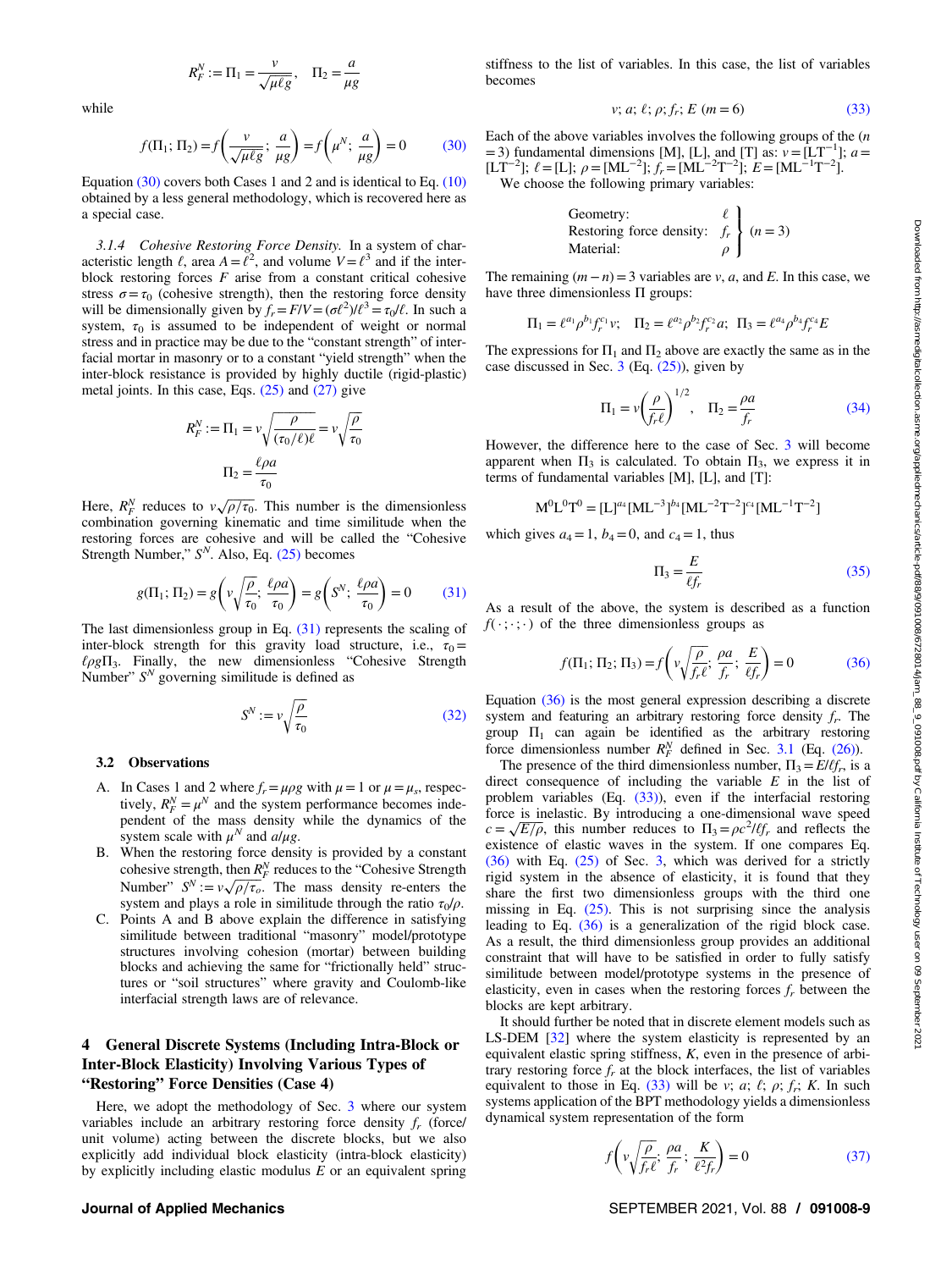<span id="page-9-0"></span>Not surprisingly, the first two dimensionless groups in Eq. [\(37\)](#page-8-0) are identical to those of Eq. [\(36\)](#page-8-0). Furthermore, the third dimensionless group  $\Pi_3 = K/l^2 f_r$  in Eq. [\(37\)](#page-8-0) reduces to  $\Pi_3 = E/lf_r = \rho c^2/lf_r$ , as it appears in Eq.  $(36)$ , if one observes that K and E are related by  $E = K/\ell$  through dimensional analysis, demonstrating the complete equivalence of representing elasticity either in terms of a modulus  $E$  or a spring stiffness  $K$ .

In the following sections, we specialize the general system described in Eq.  $(36)$  or  $(37)$  to various types of restoring force densities acting between the blocks of the discrete system and then explore their individual characteristics.

4.1 Purely Elastic Restoring Force. If the system is purely elastic, the restoring force per unit volume is also elastic and is given by  $f_r = (\sigma A)/V = \sigma l \ell = (E \epsilon)/\ell$  and, since the strain  $\epsilon$  is nondimensional,  $f_r = E/l$  and the  $\Pi$  groups in Eq. [\(36\)](#page-8-0) become

$$
R_F^N := \Pi_1 = v \sqrt{\frac{\rho}{E}} = \frac{v}{c}
$$

$$
\Pi_2 = \ell \rho a / E = \ell a / c^2, \ \Pi_3 = 1
$$

where  $c = \sqrt{E/\rho}$  is the system's bar wave speed. The system is now described as

$$
\tilde{f}\left(\frac{v}{c};\frac{\ell a}{c^2}\right) = 0\tag{38}
$$

where  $C^N$  : =  $v/c$  is the "Cauchy Number." In this case,  $R_F^N = C^N$ and the system obeys the classical Cauchy number similitude law which is known to govern similitude in purely elastic systems  $[7,8]$  $[7,8]$  $[7,8]$  $[7,8]$  $[7,8]$ . For models where elasticity is represented by a spring stiffness  $K$ , such as LS-DEM  $[32]$  $[32]$ , and for the special case when the inter-block restoring forces F are also purely elastic,  $F = K/\ell$  and the restoring force per unit volume becomes  $f_r := \frac{F}{\ell^3} = \frac{K}{\ell^2}$ . In this case, the system is described by

$$
g\left(v\sqrt{\frac{\rho\ell}{K}};\frac{\rho a\ell^2}{K}\right) = 0\tag{39}
$$

Comparing Eq. (39) to Eq. (38) and recalling that dimensionally  $K=E\ell$  and  $c^2=E/\rho$ , one observes that they become identical. This demonstrates the equivalence of representing system elasticity either by bulk elastic properties such as  $E$ , or by spring stiffness such as  $K$ . Furthermore, Cauchy similitude holds for both cases.

4.2 Constant Cohesive Strength Force Density. If the restoring force density is cohesive (i.e.,  $f_r = \tau_0/\ell$ ), where  $\tau_0$  is a constant cohesive strength independent of weight, then  $R_F^N$  reduces to the strength number  $S^N := v \sqrt{\rho/\tau_0}$  and the dimensionless  $\Pi$  groups in Eq. [\(36\)](#page-8-0) become

$$
R_F^N := \Pi_1 = v \sqrt{\frac{\rho}{\tau_0}} = S^N
$$

$$
\Pi_2 = \frac{\ell \rho a}{\tau_0}, \quad \Pi_3 = \frac{E}{\tau_0}
$$

while the system is described by

$$
\hat{g}\left(v\sqrt{\frac{\rho}{\tau_0}};\,\frac{\ell\rho a}{\tau_0};\,\frac{E}{\tau_0}\right) = 0\tag{40}
$$

4.3 Gravitational/Frictional System With Intra-Block or Inter-Block Spring Elasticity. If the system is gravitational and/ or frictional (i.e.,  $f_r = \rho \mu g$ ), then  $R_F^N = \mu^N$  and the dimensionless  $\Pi$ 

groups of Eq.  $(36)$  or  $(37)$  become

$$
R_F^N := \Pi_1 = \frac{v}{\sqrt{\ell \mu g}} = \mu^N
$$

$$
\Pi_2 = \frac{a}{\mu g}; \ \Pi_3 = \frac{c^2}{\ell \mu g} \left( \text{or } \Pi_3 = \frac{K}{\ell^2 \mu \rho g} \right)
$$

The system is now described by

or

$$
\tilde{g}\left(\frac{v}{\sqrt{\ell\mu g}};\frac{a}{\mu g};\frac{c^2}{\ell\mu g}\right) = 0\tag{41}
$$

$$
\tilde{g}\left(\frac{v}{\sqrt{\ell\mu g}};\frac{a}{\mu g};\frac{K}{\ell^2\mu\rho g}\right) = 0\tag{42}
$$

for gravitational/frictional systems described by LS-DEM types of models, where elasticity is represented in terms of spring stiffness K.

4.4 Discussion and Summary of Results. Equations [\(36\)](#page-8-0)–(42) provide the various forms of system behavior and dimensionless groups that arise from the most general case of a discrete system of elastic blocks featuring various types of elastic or dissipative (inelastic) restoring force densities at their interfaces.

A common characteristic in all of the cases discussed above is the appearance of the dimensionless number  $\Pi_3 = E/\ell f_r = \rho c^2/\ell f_r$  in Eq. [\(36\)](#page-8-0) and in all its special cases with the exception of the elastic case where  $\Pi_3$  becomes trivial ( $\Pi_3=1$ ). This number appears because of the addition of the elastic modulus  $E$  in the list of problem variables (Eq. [\(33\)\)](#page-8-0) even when the restoring forces are purely inelastic. It reflects the existence of elastic waves in the system and as such it is absent in Cases 1–3 (Secs. [2](#page-3-0) and [3\)](#page-7-0) where the more idealized problem of perfectly rigid blocks is initially considered.

Each of the choices for  $f_r$  presented here show that kinematic quantities, such as velocities and accelerations, appear in various dimensionless groups which reveal the many different types of scaling laws that need to be observed in order to ensure similitude between model and prototype systems in each of these cases. In particular, we have defined here a variety of dimensionless groups:  $R_F^N := v \sqrt{\rho/f_r \ell}$  (arbitrary restoring force number),  $\mu^N := v / \sqrt{\ell \mu g}$ (μ-number),  $F_r^N := v / \sqrt{\ell g}$  (Froude number),  $C^N := v / \sqrt{\rho / E} = v / c$ (Cauchy number) and  $S^N := v / \sqrt{\rho / \tau_0}$  (cohesive strength number) which are appropriate to each of the general, gravitational/frictional, elastic and cohesive strength restoring force densities, respectively. Unlike the perfectly rigid block case, the elastic constants and density (or wave speeds) also need to scale through the presence of the third dimensionless group  $\Pi_3$ , which provides the necessary material property scaling between a model/prototype system.

For models such as LS-DEM [[31\]](#page-18-0) where the system elasticity is represented by a spring stiffness  $K$  instead of an elastic modulus  $E$ , even if the restoring force  $f_r$  remains arbitrary, this group reduces to  $\Pi_3 = K/l^2 f_r$  and provides the necessary stiffness scaling for the spring constants involved in these models.

In what follows, we will refer to the combination on the scaling requirements provided by the dimensionless group  $\Pi_3 = \rho c^2 l f_r$  (or  $K/\ell^2 f_r$ ) in addition to the dimensionless numbers discussed above as complete  $R_F^N$ ,  $\mu^N$ ,  $F_r^N$ ,  $C^N$ , or  $S^N$  similitudes, respectively. For each of these cases, there are specific scaling relations that need to be satisfied in order to ensure complete similitude between a model and a prototype. These will be detailed in Sec. 5.

#### 5 General Forms of Scaling Relations for Discrete Systems Obeying Similitude

The dimensional analysis for the general case of discrete systems of elastic blocks including various types of restoring force densities  $f_r$  has resulted in a dimensionless problem description of the form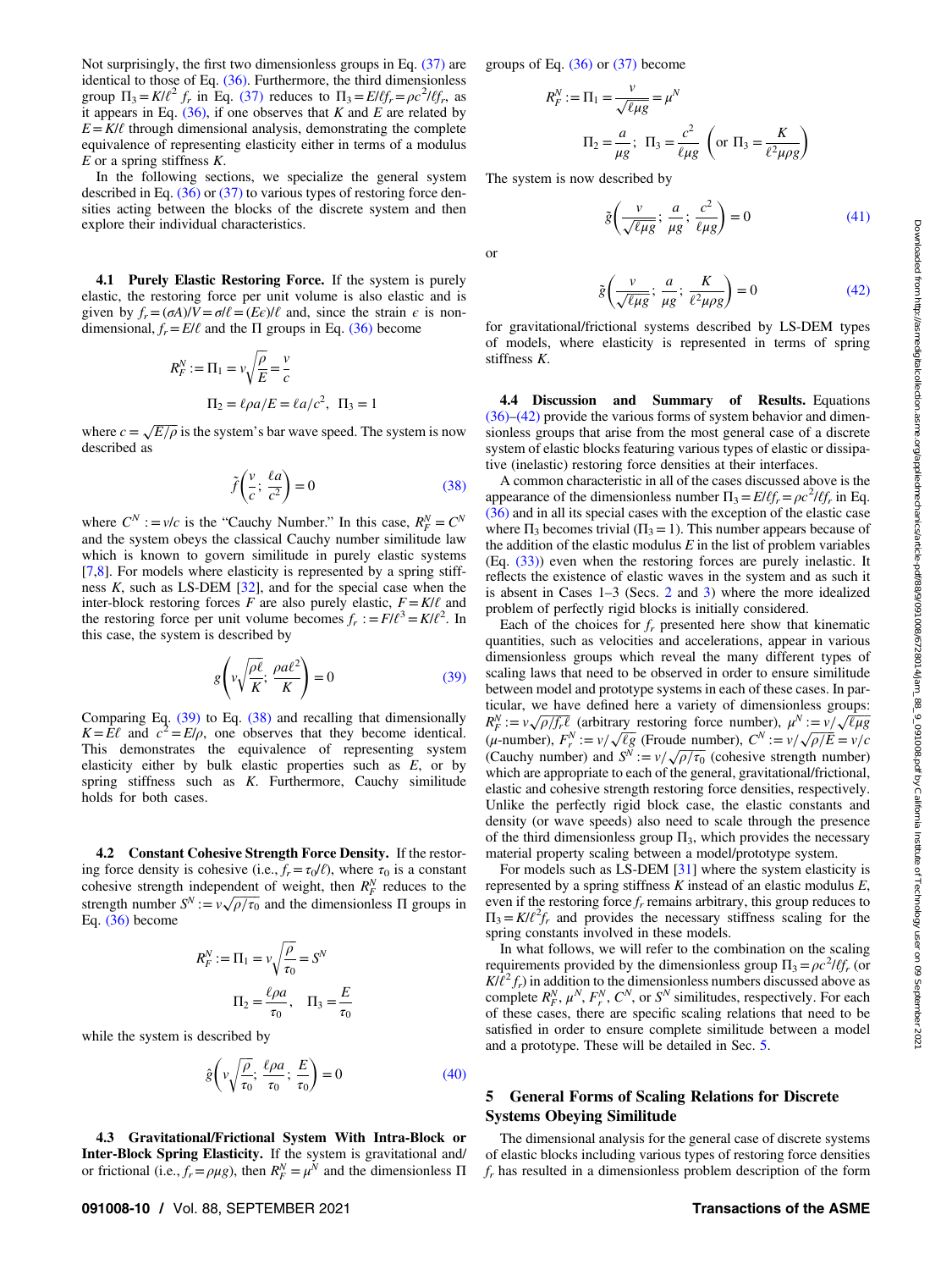<span id="page-10-0"></span>described in Sec. [4](#page-8-0), Eqs. [\(36\)](#page-8-0) and [\(37\).](#page-8-0) The dimensionless groups  $\Pi_1$  to  $\Pi_3$  involved in these equations provide the basis of comparing the behavior of a model system  $(M)$  to a prototype system  $(P)$ , provided that these two systems are chosen in such a way as to obey similitude. Indeed, obeying similitude means that all of the dimensionless quantities involving the independent system variables must remain invariant between model and prototype. Such systems are called "similar," and their variables are connected by specific scaling relations which we will describe in this section. Time  $t$  and other dependent variables can also easily be added to the list, since they can be calculated via simple dimensional analysis from the known dimensionless groups involving our chosen independent variables. In particular, here we also choose to provide the dimensionless groups and scaling relations for the angular velocity  $\dot{\theta}$  and the angular acceleration  $\ddot{\theta}$ , since these are important experimentally measured quantities in discrete systems, especially those involving rocking. These additional variables can be expressed as

$$
t = \sqrt{\frac{\rho \ell}{f_r}} \Pi_t, \quad \dot{\theta} = \sqrt{\frac{f_r}{\ell \rho}} \Pi_{\dot{\theta}}, \quad \ddot{\theta} = \frac{\ell \rho}{f_r} \Pi_{\ddot{\theta}}
$$

where  $\Pi_t = \Pi_1 / \Pi_2$ ,  $\Pi_{\dot{\theta}} = \Pi_t^{-1}$ , and  $\Pi_{\ddot{\theta}} = \Pi_t^{-2}$ .

Indeed, by expressing each of the problem variables in terms of the dimensionless groups for both model and prototype, recalling that all dimensionless groups must remain invariant for similitude to be satisfied  $(\Pi_i^M = \Pi_i^P)$  and dividing by sides, one obtains scaling relations for each of the kinematic variables, time, and wave speeds. These are described in detail in the sections that follow for various types of restoring forces densities.

5.1 General Scaling Relations  $_{F}^{N}:=vV\sqrt{\rho/f_{r}\ell}$ **Similitude).** When the restoring force density  $f<sub>r</sub>$  is left arbitrary or unspecified, and if in addition, we include the effect of different gravitational environments between the model and the prototype  $(g^M \neq g^P)$ , the scaling relations become

$$
v^{M} = v^{P} \left(\frac{\ell^{M}}{\ell^{P}}\right)^{1/2} \left(\frac{f_{r}^{M}}{f_{r}^{P}}\right)^{1/2} \left(\frac{\rho^{P}}{\rho^{M}}\right)^{1/2}
$$
\n
$$
a^{M} = a^{P} \left(\frac{f_{r}^{M}}{f_{r}^{P}}\right) \left(\frac{\rho^{P}}{\rho^{M}}\right)
$$
\n
$$
t^{M} = t^{P} \left(\frac{\ell^{M}}{\ell^{P}}\right)^{1/2} \left(\frac{f_{r}^{P}}{f_{r}^{M}}\right)^{1/2} \left(\frac{\rho^{M}}{\rho^{P}}\right)^{1/2}
$$
\n
$$
\dot{\theta}^{M} = \dot{\theta}^{P} \left(\frac{\ell^{P}}{\ell^{M}}\right)^{1/2} \left(\frac{f_{r}^{M}}{f_{r}^{P}}\right)^{1/2} \left(\frac{\rho^{P}}{\rho^{M}}\right)^{1/2}
$$
\n
$$
\ddot{\theta}^{M} = \ddot{\theta}^{P} \left(\frac{\ell^{P}}{\ell^{M}}\right) \left(\frac{f_{r}^{M}}{f_{r}^{P}}\right) \left(\frac{\rho^{P}}{\rho^{M}}\right)
$$
\n
$$
c^{M} = c^{P} \left(\frac{\ell^{M}}{\ell^{P}}\right)^{1/2} \left(\frac{f_{r}^{M}}{f_{r}^{P}}\right)^{1/2} \left(\frac{\rho^{P}}{\rho^{M}}\right)^{1/2} \text{ or}
$$
\n
$$
K^{M} = K^{P} \left(\frac{\ell^{M}}{\ell^{P}}\right)^{2} \left(\frac{f_{r}^{M}}{f_{r}^{P}}\right)
$$

5.2 Specialization of Scaling Laws to Various Types of Restoring Force Densities. Here, we consider some simple examples describing the restoring force densities  $f_r$  and present the scaling relations appropriate for each case:

Gravitational/Frictional Restoring Force Densities  $(\mu^N := v / \sqrt{\ell \mu g} \text{ Similar distribution})$ 

In these cases  $f_r = \rho \mu g$ , where  $\mu = 1$  for gravitational and  $\mu = \mu_s$ for frictional systems, while the restoring force dimensionless number  $R_F^N$  now reduces to  $\mu^N$ . By substituting in Eq. (43), one

gets the following specialization of the scaling relations:

$$
v^{M} = v^{P} \left(\frac{\ell^{M}}{\ell^{P}}\right)^{1/2} \left(\frac{\mu^{M}}{\mu^{P}}\right)^{1/2} \left(\frac{g^{M}}{g^{P}}\right)^{1/2}
$$
\n
$$
a^{M} = a^{P} \left(\frac{\mu^{N}}{\mu^{P}}\right) \left(\frac{g^{M}}{g^{P}}\right)
$$
\n
$$
t^{M} = t^{P} \left(\frac{\ell^{M}}{\ell^{P}}\right)^{1/2} \left(\frac{\mu^{P}}{\mu^{M}}\right)^{1/2} \left(\frac{g^{P}}{g^{M}}\right)^{1/2}
$$
\n
$$
\dot{\theta}^{M} = \dot{\theta}^{P} \left(\frac{\ell^{P}}{\ell^{M}}\right)^{1/2} \left(\frac{\mu^{M}}{\mu^{P}}\right)^{1/2} \left(\frac{g^{M}}{g^{P}}\right)^{1/2}
$$
\n
$$
\ddot{\theta}^{M} = \ddot{\theta}^{P} \left(\frac{\ell^{P}}{\ell^{M}}\right) \left(\frac{\mu^{M}}{\mu^{P}}\right) \left(\frac{g^{M}}{g^{P}}\right)^{1/2}
$$
\n
$$
c^{M} = c^{P} \left(\frac{\ell^{M}}{\ell^{P}}\right)^{1/2} \left(\frac{\mu^{M}}{\mu^{P}}\right)^{1/2} \left(\frac{g^{M}}{g^{P}}\right)^{1/2} \text{ or}
$$
\n
$$
K^{M} = K^{P} \left(\frac{\ell^{M}}{\ell^{P}}\right)^{2} \left(\frac{\mu^{M}}{\mu^{P}}\right)^{1/2} \left(\frac{\rho^{M}}{\rho^{P}}\right)^{1/2} \left(\frac{g^{M}}{g^{P}}\right)^{1/2}
$$

The first five of the above equations are consistent with  $\mu^N$  $(\mu$ -number) scaling, as discussed in Sec. [2.2](#page-5-0), and are independent of density  $\rho$ . They only depend on length and on the product  $\mu$ g. The sixth equation, however, represents the effect of elasticity and unlike the rigid case, provides additional constraints on the ratios of wave speeds or stiffnesses for complete similitude to be satisfied when system elasticity is present either through the elastic modulus  $E$  or through the spring stiffness  $K$  of the structure as discussed in Sec. [4.4](#page-9-0), and also introduces a dependence on density ρ.

### Elastic Restoring Force Density  $(C^N) = v/c$  Similitude)

In this case,  $f_r = \sigma l \ell = E \epsilon / \ell$ , where E is a modulus,  $\sigma$  is a characteristic stress (normal or shear), and  $\epsilon$  is a dimensionless strain measure. Thus, in a dimensional setting,  $f_r = E/l$  is used to substitute in Eq. (43) above to give

$$
v^{M} = v^{P} \left(\frac{E^{M}}{E^{P}}\right)^{1/2} \left(\frac{\rho^{P}}{\rho^{M}}\right)^{1/2} = v^{P} \left(\frac{c^{M}}{c^{P}}\right)
$$

$$
a^{M} = a^{P} \left(\frac{E^{M}}{E^{P}}\right) \left(\frac{\rho^{P}}{\rho^{M}}\right) \left(\frac{\ell^{P}}{\ell^{M}}\right) = a^{P} \left(\frac{c^{M}}{c^{P}}\right)^{2} \left(\frac{\ell^{P}}{\ell^{M}}\right)
$$

$$
t^{M} = t^{P} \left(\frac{\ell^{M}}{\ell^{P}}\right) \left(\frac{E^{P}}{E^{M}}\right)^{1/2} \left(\frac{\rho^{M}}{\rho^{P}}\right)^{1/2} = t^{P} \left(\frac{\ell^{M}}{\ell^{P}}\right) \left(\frac{c^{P}}{c^{M}}\right)
$$

$$
\dot{\theta}^{M} = \dot{\theta}^{P} \left(\frac{\ell^{P}}{\ell^{M}}\right) \left(\frac{E^{M}}{E^{P}}\right)^{1/2} \left(\frac{\rho^{P}}{\rho^{M}}\right)^{1/2} = \dot{\theta}^{P} \left(\frac{\ell^{P}}{\ell^{M}}\right) \left(\frac{c^{M}}{c^{P}}\right)
$$

$$
\ddot{\theta}^{M} = \ddot{\theta}^{P} \left(\frac{\ell^{P}}{\ell^{M}}\right)^{2} \left(\frac{E^{M}}{E^{P}}\right) \left(\frac{\rho^{P}}{\rho^{M}}\right) = \ddot{\theta}^{P} \left(\frac{\ell^{P}}{\ell^{M}}\right)^{2} \left(\frac{c^{M}}{c^{P}}\right)^{2}
$$
(45)

Here, the one-dimensional (bar) wave speed  $c$  appears in the equations and is given by  $c = \sqrt{E/\rho}$ . In this case, the arbitrary restoring force dimensionless number  $R_F^N$  reduces to the Cauchy number,  $C^N$ , and the sixth expression in Eq. (43) is trivially satisfied.

Constant Cohesive Strength Restoring Force Density  $(S^N := v / \sqrt{\rho / \tau_0}$  Similitude)

In this case,  $f_r = \tau_0/\ell$ , where  $\tau_0$  is a constant cohesive (normal or shear) strength independent of weight, in contrast to the frictional case, and of modulus, in contrast to the elastic case. Here, substitution into Eq. (43) gives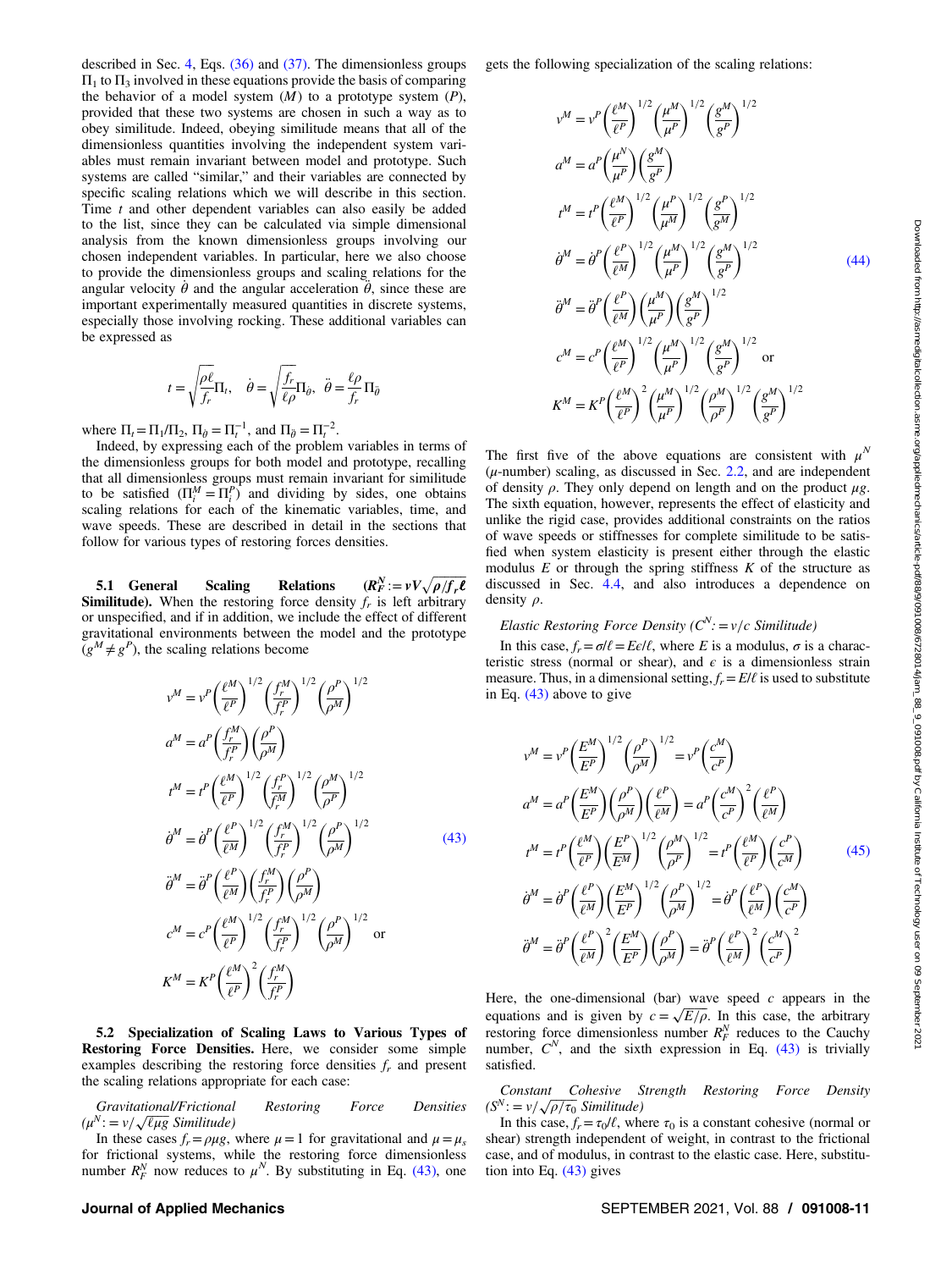<span id="page-11-0"></span>
$$
v^{M} = v^{P} \left(\frac{\tau_{0}^{M}}{\tau_{0}^{P}}\right)^{1/2} \left(\frac{\rho^{P}}{\rho^{M}}\right)^{1/2}
$$
\n
$$
a^{M} = a^{P} \left(\frac{\ell^{P}}{\ell^{M}}\right) \left(\frac{\tau_{0}^{M}}{\tau_{0}^{P}}\right) \left(\frac{\rho^{P}}{\rho^{M}}\right)
$$
\n
$$
t^{M} = t^{P} \left(\frac{\ell^{M}}{\ell^{P}}\right) \left(\frac{\tau_{0}^{P}}{\tau_{0}^{M}}\right)^{1/2} \left(\frac{\rho^{M}}{\rho^{P}}\right)^{1/2}
$$
\n
$$
\dot{\theta}^{M} = \dot{\theta}^{P} \left(\frac{\ell^{P}}{\ell^{M}}\right) \left(\frac{\tau_{0}^{M}}{\tau_{0}^{P}}\right)^{1/2} \left(\frac{\rho^{P}}{\rho^{M}}\right)^{1/2}
$$
\n
$$
\ddot{\theta}^{M} = \ddot{\theta}^{P} \left(\frac{\ell^{P}}{\ell^{M}}\right)^{2} \left(\frac{\tau_{0}^{M}}{\tau_{0}^{P}}\right) \left(\frac{\rho^{P}}{\rho^{M}}\right)
$$
\n
$$
c^{M} = c^{P} \left(\frac{\tau_{0}^{M}}{\tau_{0}^{P}}\right)^{1/2} \left(\frac{\rho^{P}}{\rho^{M}}\right)^{1/2} \text{ or}
$$
\n
$$
K^{M} = K^{P} \left(\frac{\ell^{M}}{\ell^{P}}\right) \left(\frac{\tau_{0}^{M}}{\tau_{0}^{P}}\right)
$$

The first five of the above equations depend on the ratio  $\tau_0/\rho$  in addition to the characteristic length  $\ell$ . The dimensionless number  $R_F^N$ reduces to the cohesive strength number  $S^N = v \sqrt{\rho/\tau_0}$ .

5.3 General Observations and Restrictions on "Scaled" Experimental Design. The sixth equation in each of the groups of Eqs.  $(43)$ ,  $(44)$ , and  $(46)$  represents a scaling requirement imposed by the dimensionless number  $\Pi_3 = E l l f_r = \rho c^2 l l f_r$  of Eq. [\(36\)](#page-8-0) and, as discussed in Sec. [4.4](#page-9-0), is a consequence of the inter or intra-block elasticity. This requirement is trivially satisfied in the elastic case  $(Eq. (45))$  $(Eq. (45))$ , so the sixth equation does not appear.

It should again be emphasized that for "similar" rigid block systems, this requirement relating  $c^M$  to  $c^P$  is not necessary in order to guarantee similitude. In reality, many systems of interest to the field of civil engineering may involve discrete structures made out of concrete or geomaterials that can be considered rigid for most practical purposes. However, there may be other cases when this assumption is violated. Thus, it is important to investigate the constraints to the choices of model material wave speed  $c^M$  that such a restriction imposes so that a scaled-down lab experiment can be designed in such a way as to achieve "strict" similitude.

For frictional systems, Eq. [\(44\)](#page-10-0) applied and provided guidance on how to obtain the ground shaking velocity (or acceleration) time records that need to be applied to a model. Indeed, the first three of these equations show that the velocity or acceleration excitations<br>to be applied to a model of length  $\ell^M$  and friction coefficient  $\mu^M$ should be related to those of a prototype of length  $\ell^P$  and by  $\mu_s^P$  by

$$
v^M = v^P \sqrt{\lambda_\ell \lambda_\mu}, \quad a^M = a^P \lambda_\mu \tag{47}
$$

where  $\lambda_{\ell} = \ell^M \ell^P$  and  $\lambda_{\mu} = \mu_s^M / \mu_s^P$ , while the time axis of the desired model excitation will have to be scaled to satisfy

$$
t^M = t^P \sqrt{\lambda_\mu / \lambda_\ell} \tag{48}
$$

Here, we have assumed that both model and prototype are located within the same gravitational environment  $(g^M = g^P)$ . This scaling is enough for purely rigid systems. Furthermore, and as we discussed in Sec. [2.3](#page-5-0), scaling for such rigid systems remains independent of mass density, and as a result, the density of the chosen model system is not a factor in ensuring similitude. However, when system elasticity becomes important and if  $g^M = g^P$ , the additional restriction imposed on wave speed similitude (last of Eq. [\(44\)\)](#page-10-0) requires that the blocks of the model structure are made of a material whose one-dimensional wave speed  $c^M$  is related to the wave speed  $c^P$  of the blocks of the prototype structure by

$$
c^M = c^P \sqrt{\lambda_\mu \lambda_\ell} \tag{49}
$$

While Eqs. (47) and (48) are indeed easy to implement in the lab, Eq. (49) may be difficult to satisfy with common lab materials. As an example, we consider  $\lambda_{\ell} = 0.23$  and  $\lambda_{\mu} = 0.3$ , the length and friction coefficient ratios between the experiments described in Sec. 6, respectively. In this example, the prototype material (high-quality concrete) has a 1D (bar) wave speed of  $c^P=4600$ m/s and Eq. (49) predicts a bar wave speed  $c^M$  of the model material of  $c^M = 1200$  m/s, which is close to the wave speed of "pressed wood" or some soft polymers.

Finally, regarding the choice of frictional parameters in designing model experiments, it should be noted that choosing the friction coefficient of the model to coincide with that of the prototype is not necessary since  $\mu^N$  scaling also ensures similitude in cases when these coefficients differ. Indeed, the existence of the ratio  $\lambda_{\mu}$  in Eqs. (47)–(49) provides a welcomed flexibility for scaling the excitations of the model to satisfy the desired frequency response and maximum amplitude specifications of laboratory scale shake tables, which often have a variety of performance restrictions.

#### 6 Experimental and Numerical Validation of  $\mu^N$ Similitude

Our goal here is to explore the issue of consistency across scales. Consistency requires the point-wise similarity between the dynamic motion histories of geometrically similar models and prototypes, provided that the input base excitations are also similar. We will address this issue by using both experimental and numerical comparisons of similar systems involving various block material combinations and friction coefficients, at two different length scales.

Figure [4](#page-6-0) displays experiments performed on two multiblock towers, one of which we will call the model  $(M)$  of total height  $\ell^M = 1.51$  m and made of aluminum (Al) blocks and the other, we will call the prototype (P) of height  $\ell^P = 6.46$  m made of concrete blocks. The corresponding block heights were  $\ell_0^M = 3.97$  cm and  $\ell_0^P = 17$  cm, respectively, giving a ratio of length scales  $\lambda_{\ell}^{\prime} = \ell^M / \ell^P = \ell_0^M / \ell_0^P = 0.23$ . The coefficient of friction for the Al blocks was  $\mu_s^M = 0.18$  while that of concrete was  $\mu_s^P = 0.6$  $(\lambda_{\mu} = \mu_s^M/\mu_s^P = 0.3)$ .<br>The Al tower was tested at the Graduate Aerospace Laboratories

at Caltech (GALCIT), while the concrete one at the Pacific Earthquake Engineering Research Center (PEER) at UC Berkeley. Both towers are exact replicas of the 7144 block, real world MTS [[28\]](#page-18-0), which has a total height of approximately 25 times that of the concrete tower and 107 times that of the Al tower. The details of tower construction, geometry, choice of base excitation, and measurement diagnostics are discussed in companion publications [[29,30](#page-18-0)]. These papers report on a number of experiments involving MTS of various heights made of wood, Al, and concrete, subjected to a variety of strong, near-fault ground motions corresponding to historical earthquakes of various magnitudes.

In the present work, we will focus on only one Al/concrete towerpair specifically designed to examine the validity of  $\mu^N$  similitude. Since the small-capacity shake table used to excite the Al tower at Caltech is only capable of horizontal 1D excitations, this particular concrete tower (tested at the six degrees-of-freedom shaking table at UCB) was also subjected to a 1D motion history. The velocity histories imposed at the base of the model and prototype towers are shown at the bottom of Figs.  $4(c)$  $4(c)$  and  $4(d)$ , respectively, and are marked as "base excitations." The two excitation records are related by scaling velocity and time according to Eqs. (47) and (48) which govern the scaling of frictional model/prototype system pairs involving different coefficients of friction in the presence of identical gravitational environments  $(g^M = g^P)$ . Our goal here is to compare experiments conducted on nearly rigid model/prototype systems, intentionally chosen to have very different coefficients of friction, material properties, and masses for the purpose of assessing the limits of the robustness of  $\mu^N$  similitude.

The color maps in Figs.  $4(a)$  $4(a)$  and  $4(b)$  are representative snapshots of the magnitude of the horizontal component of the particle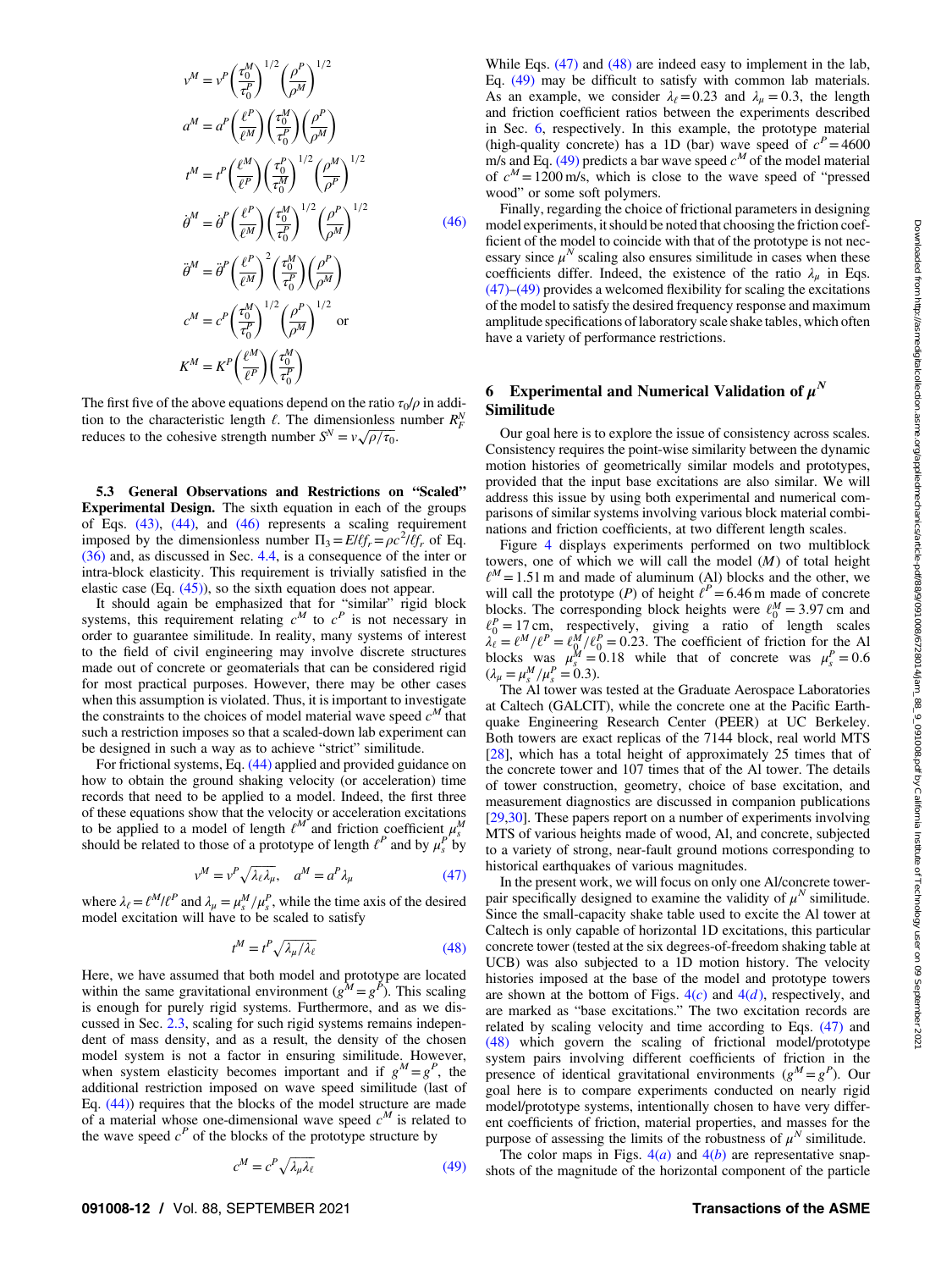<span id="page-12-0"></span>velocities parallel to the direction of shaking for the two systems, respectively. These full-field images are obtained through highspeed optical imaging of the tower surface and are enabled by digital image correlation (DIC) [\[33](#page-18-0)]. As schematically suggested by Fig.  $2(b)$  $2(b)$ , the temporal sensitivity of optical diagnostics is scaled according to  $\mu^N$  similitude, while the spatial arrangement is scaled according to system geometry [[29,30\]](#page-18-0).

In addition to providing full-field imaging of the overall dynamic deformation behavior of the towers, the optical measurements have enough resolution to provide the time histories of motion of individual blocks within each of the 38 layers (stories) of the towers. These velocity time histories are reported in Figs.  $4(c)$  $4(c)$  and  $4(d)$  for 19 out of the 38 blocks located at the black circles along the height (spine) of each of the towers. We call these time histories the "spine records."

These spine records show the evolution of motion signals propagating up the towers, following the application of similar  $(\mu^N\text{-scaled})$  excitations at the tower bases. It should be noted that these signals are reported in reference to an "inertial" or "Galilean" frame fixed at a remote location within each laboratory. Most interestingly, these spine records clearly reveal the time scales associated with the propagation of deformation of signals traveling up the two towers. Specifically, they reveal well-defined moments when each layer first senses information arriving from its bottom and is subsequently transmitted to the layer above, block by block. By connecting the points of each of the time histories corresponding to the first measurable deviation of the horizontal velocity history from zero (initial time of signal arrival), one can trace a time/distance line (see Figs.  $4(c)$  $4(c)$  and  $4(d)$ ), defining a characteristic speed of transmission in each system. We will call this speed the "structural speed" of the discontinuous system. Another way to measure these structural speeds is through the snapshots of the color maps shown in Figs.  $4(a)$  $4(a)$  and  $4(b)$ . These two measurements (from spines or maps) are in excellent agreement and are indeed two sides of the same coin. In each of the two systems shown, the structural speeds are nearly constant (the time/distance line is almost but not perfectly straight). In practice, these speeds were calculated by following a common measurable feature at the initial part of each of the spine records (e.g., Peak A in Fig. [4\)](#page-6-0) as this feature was transmitted from the base to the 37th layer up each of the towers. By using this procedure, the structural speeds at the 37th layer were measured to be 57.5 m/s for the Al tower and 68 m/s for the concrete tower. It should be noted that the elastic wave speeds of Al and concrete are two orders of magnitude larger than these speeds, so this phenomenon is clearly different from the transmission of elastic waves through the structures. Section [7](#page-14-0) elucidates the physical meaning of these structural signals by presenting a simple model and comparing it to our experimental observations and numerical calculations discussed in this work.

We now turn to comparing the two systems in order to examine consistency across scales. A first visual inspection of both color maps and spine records reveal an overall signal similarity between the two systems. However, the level of this similarity can only be evaluated in detail if these records (both full-field and spine) are normalized and plotted together in  $\mu^N$ -space as shown in Fig. 5. In particular, the time axis for both the full-field and the spine records is scaled by dividing time of both model and



Fig. 5 Comparison of the experimental measurements of Fig. [4](#page-6-0) in normalized  $\mu^N$ -scale. Shown are the dimensionless velocity and time  $\Pi$  groups  $\mu^N := \Pi_1 = v / \sqrt{\ell \mu g}$ ,  $\Pi_t = t / \sqrt{\ell / \mu g}$ , and dimensionless length corresponding to each of the Al/concrete systems compared for which  $\lambda_{\ell} = \ell^M/\ell^P = 0.23$  and  $\lambda_{\mu} = \mu^M/\mu^P = 0.3$ . (a) Comparison of the spine time records. (b) and (c) The normalized velocity fields for Al and concrete, respectively, shown for the same normalized times.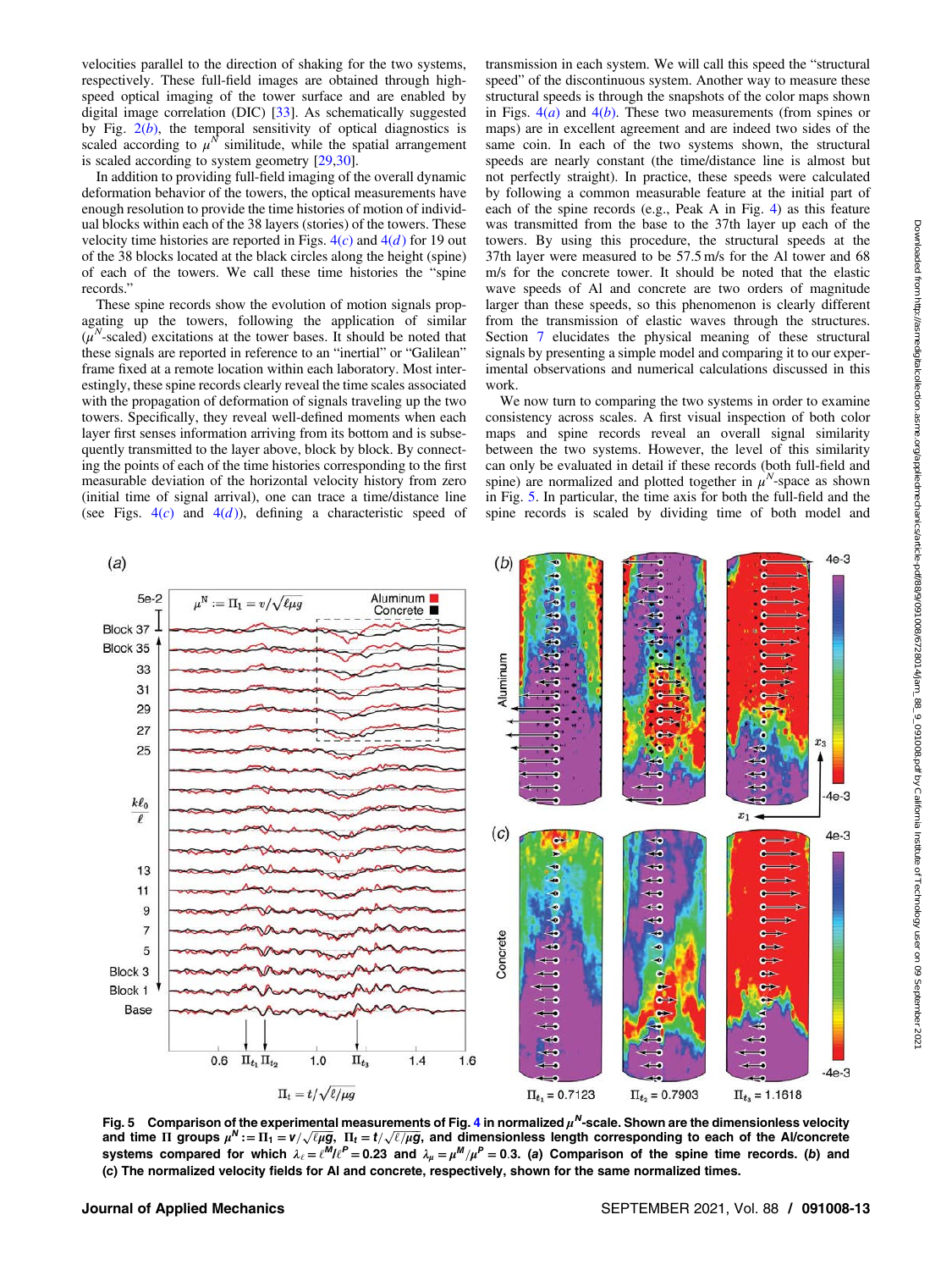<span id="page-13-0"></span>prototype by  $\sqrt{\ell/\mu g}$  and particle velocity by  $\sqrt{\ell/\mu g}$  with  $\ell$  and  $\mu$ taking the values of  $\ell^M$ ,  $\mu_s^M$ ,  $g^M$  and  $\ell^P$ ,  $\mu_s^P$ ,  $g^P$  for the model and prototype, respectively. The vertical axis of these normalized spine plots represents the normalized height  $k\ell_0/\ell$  ( $k \in [1, n]$ ) and reduces to 1 at the top of each system.

We first start by comparing the color and vector plots corresponding to the two systems, now normalized as described earlier (see Fig. [5](#page-12-0)). The structure of these snapshots corresponding to the same normalized times looks very similar, providing confidence in the robustness of the scaling (multiscale consistency). Discrete data from these normalized plots can now be used to produce a normalized spine record. This record is shown in Fig.  $5(a)$  $5(a)$ . Figure  $5(a)$ reveals the collapse of the experimental measurements along the spine into a single spine record in  $\mu^N$ -space. Within experimental error, the two time histories are literally on top of each other for the first 25 out of the 38 levels of the tower. However, small differences begin to develop at higher levels and at longer times, as highlighted by the dashed rectangle. Despite these differences, it is still quite remarkable that the dynamic response of two towers of very different heights (one at lab scale and the other almost two stories tall) and featuring very different block materials and friction coefficients can be shown to scale properly when  $\mu^N$  scaling is applied.

One reason for the observed differences is likely due to the inability of the shake table at UC Berkeley to reproduce in detail the desired, scaled base excitation record of the much smaller Caltech table with high-fidelity. These two base excitation records, shown at the bottom of the normalized spine plot of Fig.  $5(a)$  $5(a)$ , need to coincide in order to impose similitude at the base. Another reason may be related to the importance of elasticity of each system. As discussed in Sec. [5.3](#page-11-0), if the materials in the model/prototype pair are sufficiently elastic, in addition to Eqs. [\(47\)](#page-11-0) and [\(48\),](#page-11-0)  $\mu^N$  scaling requires that Eq. [\(49\)](#page-11-0) should also be satisfied for complete similitude to be achieved (i.e., for all dimensionless numbers to be equal between model and prototype). Indeed, for  $\lambda_{\ell} = \ell^M/\ell^P =$ 0.23,  $\lambda_{\mu} = \mu^M / \mu^P = 0.3$  and for the Al ( $c^M = 6$ , 400 m/s)/concrete  $(c<sup>P</sup>=4, 600$  m/s) pair, this equation is clearly violated.

In order to eliminate the experimental uncertainties and to also investigate the necessity of satisfying Eq. [\(49\)](#page-11-0) in achieving perfect  $\mu^N$  similitude, we now resort to detailed numerical simulations of our tower systems. These dynamic simulations, which make use of the well established LS-DEM methodology, have themselves been extensively validated [\[28](#page-18-0),[31\]](#page-18-0) and can be used as a proxy to the elaborate and expensive shake table experiments.

We start by using LS-DEM to first investigate similitude in the same Al/concrete system pair used in the experiments shown in Figs. [4](#page-6-0) and [5](#page-12-0). Here, the base excitations of the Al tower can be perfectly scaled to excite the larger scale concrete tower, avoiding experimental inconsistencies in base excitations. Figure  $6(a)$ shows the spine records corresponding to the two calculations again plotted together in the same normalized  $\mu^N$ -space used to present the experimental results in Fig. [5](#page-12-0). Again, the agreement between the Al (red) and concrete (black) time records remains remarkable until the 27th level and in the remaining levels exhibits some differences (highlighted by the dashed rectangle), similar to those observed in its experimental counterpart. The similarity between the normalized spine records obtained experimentally (Fig.  $5(a)$  $5(a)$ ) and numerically (Fig.  $6(a)$ ) demonstrates that the experimental difficulties of producing perfectly scaled base excitation records between models and prototypes are not the reason for the observed differences outlined in the rectangles.

To further investigate this issue, we now consider a new set of calculations involving a purely hypothetical model/prototype pair for which Eq. [\(49\)](#page-11-0) is satisfied. For this case, the bar wave speed



Fig. 6 Comparison of the results of LS-DEM simulations in normalized  $\mu^N$ -space. (a) An Al/concrete model/prototype pair  $(\mu^M = 0.18, \mu^P = 0.6, \lambda_u = 0.3, \lambda_c = 0.23)$  same as in the experimental comparison presented in Fig. [5.](#page-12-0) (b) A hypothetical material/concrete model/prototype pair ( $\mu^M=$  0.18,  $\mu^P=$  0.6,  $\lambda_\mu=$  0.3,  $\lambda_\ell=$  0.23) for which also c $^M=c^P\sqrt{\lambda_\mu\lambda_\ell}$  (c $^M\sim$  1, 200 m/s, c $^P\sim$  4, 600 m/s), satisfying the dimensionless requirement arriving from block elasticity.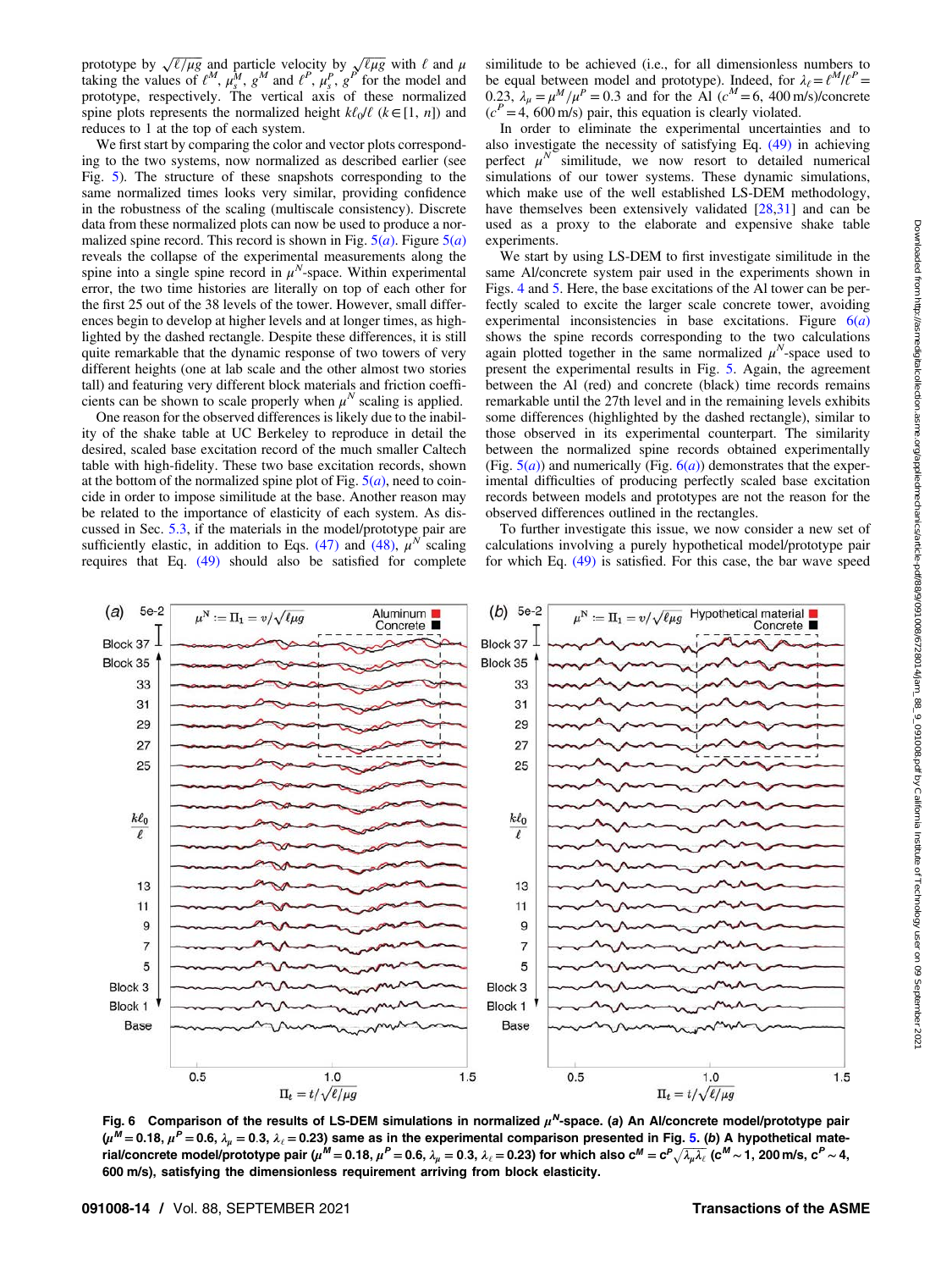<span id="page-14-0"></span>of the hypothetical model material is  $c^M \sim 1200$  m/s, while the prototype is  $c^P \sim 4600$  m/s (concrete) with  $\lambda_\ell = 0.23$  as before. Moreover, the coefficient of friction of this hypothetical material is kept at  $\mu_s^M = 0.18$  (as in Al) and that of concrete  $\mu_s^M = 0.6$  as before. The above choices of wave speeds (moduli and mass densities) affect the inter-block elasticity in the LS-DEM calculation whose inter-block elastic spring constants are now in accordance to the last of Eq. [\(44\)](#page-10-0). The results of this calculation are again displayed in  $\mu^N$ -space and are shown in Fig. [6\(](#page-13-0)b). This figure shows that the spines for the model and the prototype are now virtually indistinguishable at all the tower levels. This remarkable collapse of the records into a single normalized spine in  $\mu^N$ -space is consistent with the theoretical requirement that in the presence of elasticity, the last dimensionless group in Eqs. [\(41\)](#page-9-0) and [\(42\)](#page-9-0) (leading to Eq. [\(49\)](#page-11-0)) also needs to be satisfied for complete similitude. In other words, it demonstrates the ability of  $\mu^N$  scaling for frictional systems in the presence of elasticity to deliver complete multiscale consistency.

### 7 The Concept of Structural Speed in Frictional Discontinuous Structures

When multiblock frictional structures of the type motivating this study are subjected to seismic excitation at their bases, structural deformation signals of block acceleration, velocity, or displacement histories are observed to propagate up the structure with very well defined and experimentally measurable speeds. These speeds are typically a couple of orders of magnitude slower than the elastic wave speeds of the individual block material.

For very "stiff" multiblock systems in which each of the constituent blocks can be considered as being rigid, these signals are the only available mechanism to transmit information along the structure given the fact that, within the rigid approximation, the individual block wave speeds are infinite. Examples of this behavior were discussed in Sec. [6.](#page-11-0)

In this section, we describe a simple model whose goal is to investigate the system parameters which govern the speed of signal transmission in discrete, frictional structures subjected to primarily horizontal excitations and to reveal the dependence of this speed on system variables.

7.1 A Simple Model for Structural Signal Transmission. We consider  $n$  layers of blocks stacked on top of each other as shown in Fig. 7. The nominal height of each layer coincides with the nominal height of each block and is equal to  $\ell_0$ . The first layer of blocks sits on a base of the same material and surface properties as each of the individual blocks. Any relative motion of the kth interface, located at the bottom of the kth layer, is resisted by shear and normal resisting forces operating at each of the interblock and block-base interfaces. The normal forces arising due to contact are compressive and only resist block interpenetration, with no resistance offered to interfacial opening between blocks and layers. The shear and normal forces averaged over the length of each interface will be denoted by  $F_S^k$  and  $F_N^k$ , respectively. They represent the "effective" resistance offered by the bottom of each layer  $k$  (1  $\leq k \leq n$ ) to sliding or interpenetration in the presence of multiple contact points being generated along each of the interfaces during the motion history of the multi-layer structure. The total number of interfaces is equal to the total number of layers and is thus equal to  $n$ , while the total height of the multi-layer structure is equal to  $\ell = n\ell_0$ .

For structures composed of blocks that are rigid, or nearly rigid, the interface between blocks and layers is the only mechanism of transmitting deformation signals across the structure. The collective action of the interfaces determines the time needed for signals from the base to travel up the height of the tower and defines the "structural speed" of the system. The effective time that a signal from the base takes to be transmitted to the top of



Fig. 7 The combination of elastic springs (normal and horizontal) and frictional element (horizontal) providing restoring forces between rigid blocks, as assumed in formulating the model for structural signal transmission. This model is consistent with LS-DEM methodology.

the first block will be denoted here as  $\Delta T^1$ . Similarly,  $\Delta T^k$  will be the time that a signal takes to travel from the top of block  $k$  $-1$  to the top of block k. Since these blocks are rigid, the times  $\Delta T^k$  are only characteristic of each interface (both elastic and frictional) and may also depend on the details of individual block contacts (e.g., number of active contact points) at each level. Given the above, the total time  $T^k$  for information generated by the base excitation to reach the top of the kth layer of blocks can now be expressed by

$$
T^k = \sum_{i=1}^k \Delta T^i \tag{50}
$$

where  $1 \leq k \leq n$ . This time is also equal to the total height of the first k layers,  $k\ell_0$ , divided by the average speed,  $V^k$ , of a structural signal arrival at the top of the kth level (i.e.,  $T^k = (k\ell_0)/V^k$ ). By definition and by using Eq.  $(50)$ , we can now write

$$
V^k := \left[\frac{1}{\frac{1}{k}\sum_{i=1}^k \Delta T^i}\right] \ell_0 \tag{51}
$$

The average speed  $V^k$  will be called the "structural speed" of a signal generated at the base and arriving at the top of level  $k$ . This speed is not necessarily constant and will in general be a function of height or, equivalently, it may be thought of as a discrete function of k. Equation (51) shows that  $V^k$  depends on the arithmetic mean of the times  $\Delta T^i$  needed for each interface i (1)  $\leq i \leq k$ ) to transmit a signal to the rigid block *i* situated just above it. Since the structural speed  $V^k$  at layer k is a speed that can be measured (see Figs.  $4(a)$  $4(a)$  and  $4(b)$ ), it is useful to relate it to basic elastic and frictional interfacial contact properties of force transmission at each of the  $k$  layers with the goal of providing scaling relations between "similar" model/prototype systems. To achieve this, we look at each of the  $k$  layer interfaces and adopt the physical description employed by the popular LS-DEM model [\[31,32](#page-18-0)] which has been successful in describing the mechanism of force transmission between rigid blocks or grains in frictional contact. With this methodology in mind, the time  $\Delta T^k$  can be identified with  $t_f^k$ , where  $t_f^k$  is the time needed to commence frictional sliding at the kth interface (i.e.,  $\Delta T^k = t_f^k$ ).

Within the LS-DEM framework, single normal contacts are first resisted by the compression of elastic springs of normal stiffness  $K_N$ , while sliding is first resisted by elastic springs of shear stiffness  $K_S$  until a threshold corresponding to a constant friction coefficient is reached. In our simple model, these stiffnesses will represent the average stiffness of each block-to-block interface and will be considered the same at all interfaces.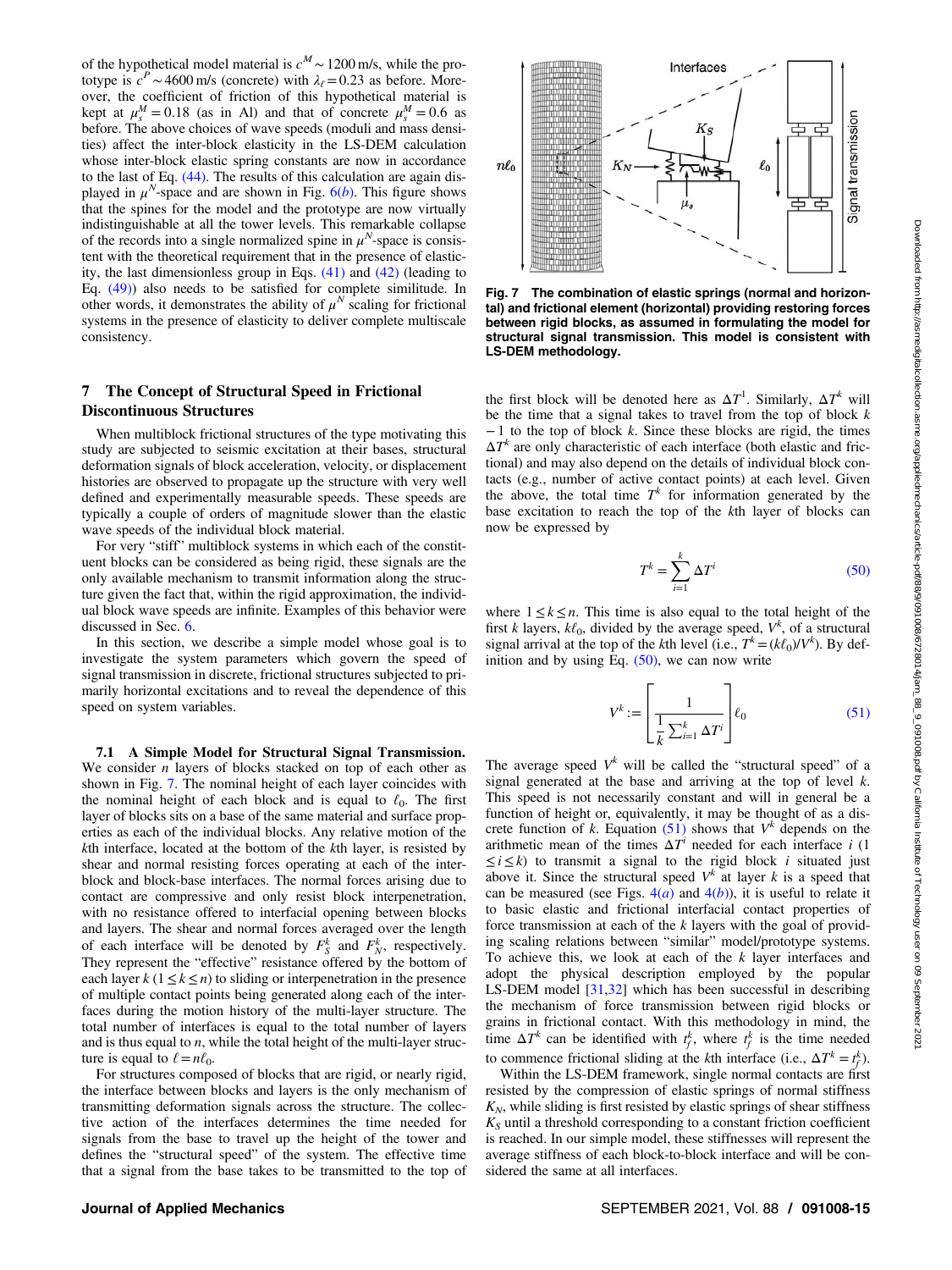<span id="page-15-0"></span>Within the present idealization,  $t_f^k$  is the time when the average value of sliding at the bottom of the  $k$ th layer becomes large enough for the average shear resisting force  $F_S^k$  to reach  $\mu_s^k F_N^k$ , where  $\mu_s^k$  is the friction coefficient of the kth interface, thus entering the sliding regime at the bottom of layer  $k$ . This time defines the instant beyond which substantial sliding may occur at constant friction coefficient  $\mu_s^k$ .

To estimate  $t_f^k$ , we recall that within the elastic regime  $dF_S^k = K_S v_S^k dt$ , where  $dF_S^k$  is the increment of the shear resistance,  $v_S^k$  is the relative average sliding speed between the bottom of layer k and the top of layer  $k-1$ , and dt is the time increment. Integration of this expression from  $t=0$  to  $t=t_f^k$ , at which time  $\overline{F}_S^k = \mu_s^k F_N^k$ , gives:

$$
F_S^k(t_f^k) = \int_{F_S^k=0}^{F_S^k=\mu_s^k F_N^k} dF_S^k = \mu_s^k F_N^k(t_f^k) = K_S \int_0^{t_f^k} v_S^k(t) dt
$$
 (52)

If we now define  $\dot{\delta}_s^k$  as the time-averaged relative sliding speed between the k<sup>th</sup> and the  $k-1$  layers as

$$
\dot{\delta}_S^k := \frac{1}{t_f^k} \int_0^{t_f^k} v_S^k(t) dt
$$
\n(53)

then Eqs.  $(52)$  and  $(53)$  yield

$$
F_S^k(t_f^k) = \mu_s^k F_N^k(t_f^k) = K_S \dot{\delta}_S^k t_f^k
$$
\n(54)

We further know that according to the LS-DEM model, the normal force  $F_N^k$  at time  $t_f^k$  can be expressed as [\[28](#page-18-0),[31\]](#page-18-0):

$$
F_N^k = (K_N d^k - c^k \dot{\delta}_N^k)
$$
\n(55)

where  $d^k$  and  $\dot{\delta}^k_N$  are averages (over the *k*th interface) of the interpenetration distance and the relative normal velocity between blocks, respectively, while  $c^k$  is the average of the coefficient of restitution at the kth level. Equations  $(54)$  and  $(55)$  now yield:

$$
\mu_s^k(K_N d^k - c^k \dot{\delta}_N^k) = K_S \dot{\delta}_S^k t_f^k \tag{56}
$$

By assuming that  $K_N d^k \gg c^k \dot{\delta}_N^k$ , an assumption which is strictly true for shear-dominated motions between blocks (i.e.,  $\dot{\delta}_N^k = 0$ ) or for inelastic collisions of blocks (i.e.,  $c^k = 0$ ), and by recalling that  $\Delta T^{k} = t_{f}^{k}$ , Eq. (56) can be solved for  $\Delta T^{k}$  to yield:

$$
\Delta T^k = \left(\frac{K_N}{K_S}\right) \frac{d^k \mu_s^k}{\dot{\delta}_S^k} \tag{57}
$$

By substituting Eq. (57) into Eq. [\(51\)](#page-14-0), the structural speed  $V^k$  can now be expressed as follows:

$$
V^k = \frac{k\ell_0}{\sum_{i=1}^k \left(\frac{K_N}{K_S}\right) \frac{d^i \mu_s^i}{\dot{\delta}_i^k}}\tag{58}
$$

where  $V^k$  is the speed of a structural signal arriving at the top of the *k*th layer for every  $k \in [1, n]$ .

7.2 Consequences of Imposing Similitude to the Functional Form and Scaling of Structural Speeds: The Case of Uniform Coefficient of Friction. After establishing a general expression for the structural speed  $V^k$ , our goal now becomes to use the scaling relations derived in Secs. [4.3](#page-9-0) and [5.2](#page-10-0) for systems of blocks featuring frictional restoring forces in the presence of some system elasticity to also investigate the dependence of  $\Delta T^k$ and  $V^k$  on geometry and to thus derive scaling laws governing the interrelation of the structural speeds of "similar" model/prototype systems. In this section, we first assume that the coefficient of friction for each interface is the same (i.e.,  $\mu_s^k = \mu_s$ ) but will in

general be different between a model and a prototype system (i.e.,  $\mu_s^M \neq \mu_s^P$ ). We will then generalize this result to friction coefficients which vary from interface to interface.

To scale the structural speeds, we first recall that the system dynamics in these cases are described in a dimensionless form by Eq. [\(41\)](#page-9-0) with  $\mu = \mu_s$  (for a frictional system) as

$$
\tilde{g}(\Pi_1; \Pi_2; \Pi_3) = \tilde{g}\left(\frac{v}{\sqrt{\ell\mu_s g}}; \frac{a}{\mu_s g}; \frac{K}{\ell^2 \mu_s \rho g}\right) = 0 \quad (59)
$$

where the dimensionless numbers  $\Pi_1$ ,  $\Pi_2$ , and  $\Pi_3$  will govern the scaling according to  $\mu^N$  similitude.

The first dimensionless number  $\Pi_1$  in Eq. (59) requires that for a system of total height  $\ell = n\ell_0$  all particle speeds, and as a consequence, the relative sliding speed  $\delta_s$  at each level will be proportional to  $\sqrt{\ell \mu_s g}$  and will have the form:

$$
\dot{\delta}_S^k = \sqrt{\ell \mu_{s} g} \, \Pi_1^k(\Pi_2; \Pi_3) \tag{60}
$$

In Eq. (60),  $\Pi_1^k$  is a position-dependent (through k) function of the second- and third-dimensionless groups  $\Pi_2$  and  $\Pi_3$ , a fact which reflects the scaling of the base motions to achieve similitude between a model and prototype system, i.e.,  $(v/\sqrt{\ell\mu_s g})^M = (v/\sqrt{\ell\mu_s g})^P$ . The dependence of  $\Pi_1^k$  on k merely recognizes the possibility of variations of average sliding speed from layer to layer.

Furthermore, similitude as described by Eq. (59) also requires that each of the elastic stiffnesses  $K_N$  and  $K_S$  scale as  $\ell^2 \mu_s \rho g \Pi_3$ , while their ratio  $K_N/K_S$  will be a constant dimensionless number R which will remain the same for a model/prototype system. This ratio is typically chosen to be of the order of unity in LS-DEM calculations of rigid block or particle systems [[31\]](#page-18-0).

Finally, the vertical interpenetration distance  $d^k$  is expected to simply scale with the characteristic block length  $\ell_0$  and to also vary from layer to layer as follows:

$$
d^k = \ell_0 \, \Pi_0^k(\Pi_1; \Pi_2; \Pi_3) \tag{61}
$$

where  $\Pi_0^k$  is a dimensionless function of the three dimensionless variables of the system.

By substituting Eqs.  $(60)$  and  $(61)$  into Eq.  $(57)$ , the average time  $\Delta T^k$  for transmitting a frictional signal across the kth layer becomes

$$
\Delta T^k = \ell_0 \left(\frac{\mu_s}{\ell g}\right)^{1/2} \Pi^k \tag{62}
$$

where  $\ell = n\ell_0$  and  $\Pi^k(\Pi_1; \Pi_2; \Pi_3) := R\Pi_0^k / \Pi_1^k$  is an unknown function of  $\Pi_1$ ,  $\Pi_2$ , and  $\Pi_3$ .

Further substitution of Eqs.  $(60)$  and  $(61)$  into Eq.  $(58)$  gives the expression for the structural speed at level  $k$  as

$$
V^k = \left(\frac{\ell g}{\mu_s}\right)^{1/2} \left[\frac{k}{\sum_{i=1}^k \Pi^i}\right]
$$
(63)

The quantity in brackets in the above equation is a function of level k, and as such it represents the height variation of  $V^k$  as this is influenced by the additive contributions of each of the preceding layers. Its denominator is a function of the dimensionless groups  $\Pi_1$ ,  $\Pi_2$ , and  $\Pi_3$  only.

We will now consider a model  $(M)$  and prototype  $(P)$  system such that the base excitations observe  $(v/\sqrt{\ell\mu_s g})^M = (v/\sqrt{\ell\mu_s g})^P$ and  $(a/\mu_s g)^M = (a/\mu_s g)^P$ , and also  $(K/l^2 \mu_s \rho g)^M = (K/l^2 \mu_s \rho g)^P$ . For such systems  $\Pi_1^M = \Pi_1^P$ ,  $\Pi_2^M = \Pi_2^P$ , and  $\Pi_3^M = \Pi_3^P$ , ensuring full  $\mu^N$ similitude at each level  $k$  as long as the two systems are geometrically similar, i.e., they have the same number of interfaces  $n^M = n^P$ .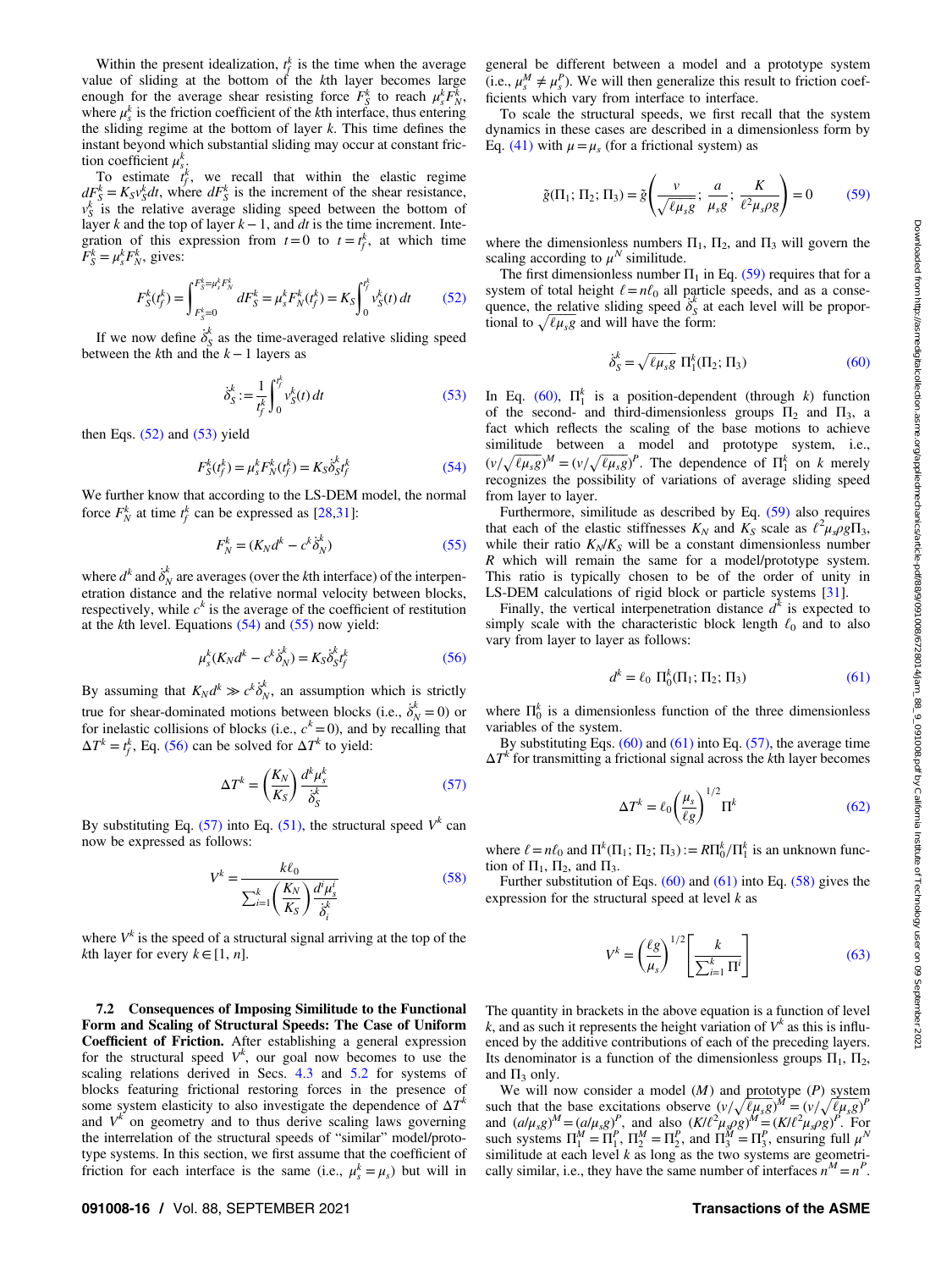$$
\left[\frac{k}{\sum_{i=1}^{k} \Pi^{i}}\right]^{M} = \left[\frac{k}{\sum_{i=1}^{k} \Pi^{i}}\right]^{P}
$$
\n(64)

<span id="page-16-0"></span>since for each corresponding layer,  $k^M = k^P$ , and  $[\Pi^k]^M = [\Pi^k]^P$ which is true, since  $\Pi^k$  is only a function of  $\Pi_1$ ,  $\Pi_2$ , and  $\Pi_3$  and these three must be invariant for the systems to remain "similar."

By applying Eq. [\(63\)](#page-15-0) to both systems, dividing by sides, invoking Eq. (64) and recalling that  $\ell = n\ell_0$  and that  $n^M = n^P$ , one gets a scaling relation between the structural speeds  $(V^k)^M$  and  $(V^k)^P$  as follows:

$$
(V^k)^P = (V^k)^M \left(\frac{\ell_0^P}{\ell_0^M}\right)^{1/2} \left(\frac{g^P}{g^M}\right)^{1/2} \left(\frac{\mu_s^M}{\mu_s^P}\right)^{1/2}
$$
(65)

∀k ∈ [1, *n*]. Equation (65) holds for each of the individual layers *k* between model and prototype and does not assume that the structural speed is constant at each level. However, it strictly holds when comparing "similar" model/prototype systems such that their base excitations have been scaled to assure  $\mu^N$  similitude. Finally, it should be noted that in the above relation the ratio  $\ell_0^P/\ell_0^M$  is also equal to  $\ell^P/\ell^M$  (ratio of total heights) since for Eq.  $(65)$  to strictly hold, the two structures also need to be geometrically similar, i.e.,  $n^M = n^P$ .

7.3 Generalization to Different Coefficients of Friction At Each Level. Here, we will generalize the results obtained in Sec. [7.2](#page-15-0) to include arbitrary variations of friction coefficient from layer to layer, as long as these variations are kept "similar" between a model and a prototype. To do so, we express the coefficient of friction  $\mu_s^k$  at the bottom interface of the kth layer as  $\mu_s^k = \mu_0 \hat{\mu}(k)$ , where  $\mu_0$  is a common amplitude, say its value at the bottom layer of the structure, while  $\hat{\mu}(k)$  represents its discrete height variation with k, from  $k=1$  to  $k=n$ . Note that the discussion of structural speed presented in Sec. [7.1](#page-14-0) and in particular Eqs. [\(57\)](#page-15-0) and [\(58\)](#page-15-0) have already been derived by considering different coefficients of friction  $\mu_s^k$  at each layer. In this general case and if the height variations of the frictional coefficients  $\hat{\mu}(k)$  are purposefully kept the same, i.e.,  $\hat{\mu}(k)^P = \hat{\mu}(k)^M$ , the sliding speed at the kth interface will have the form:

$$
\dot{\delta}_S^k = \sqrt{\ell \mu_0 g} \; \Pi_1^k(\Pi_1; \Pi_2; \Pi_3) \tag{66}
$$

provided that the excitations at the bases are related by  $(v/\sqrt{\ell\mu_s g})^M = (v/\sqrt{\ell\mu_s g})^P$ ,  $(a/\mu_s g)^M = (a/\mu_s g)^P$  and  $(K/\mu_s \rho g \ell^2)^M$  $=(K/\mu_s \rho g \ell^2)^P$ , while  $\hat{\mu}(k)^M = \hat{\mu}(k)^P$ , i.e.,  $\Pi_1$  and  $\Pi_2$  are evaluated for  $\mu = \mu_0$ .

Here, the interpenetration distance of Eq.  $(61)$  becomes:

$$
d^k = \ell_0 \, \Pi_0^k(\Pi_1; \Pi_2; \Pi_3) \tag{67}
$$

By substituting Eqs.  $(66)$  and  $(67)$  into Eq.  $(57)$ , we get

$$
\Delta T^{k} = \ell_0 \left(\frac{\mu_0}{(n\ell_0)g}\right)^{1/2} \sqrt{\hat{\mu}(k)} \Pi^{k} \tag{68}
$$

where  $\Pi^k(\Pi_1; \Pi_2; \Pi_3) := R \Pi_0^k / \Pi_1^k$  and R is the constant ratio of stiffnesses  $K_N/K_S$  as described in Sec. [7.2](#page-15-0). Further substitution of Eq. (68) into Eq. [\(58\)](#page-15-0) yields

$$
V^{k} = \left(\frac{n\ell_{0}g}{\mu_{0}}\right)^{1/2} \left[\frac{k}{\sum_{i=1}^{k} \sqrt{\hat{\mu}(i)} \Pi^{i}}\right]
$$
(69)

where the quantity in square brackets represents the discrete variation of  $V^k$  along the height.

If similitude is assured between model/prototype systems, here again, the quantity in brackets remains invariant between the

model and the prototype, and as a result,

$$
(V^k)^P = (V^k)^M \left(\frac{\ell_0^P}{\ell_0^M}\right)^{1/2} \left(\frac{g^P}{g^M}\right)^{1/2} \left(\frac{\mu_0^M}{\mu_0^P}\right)^{1/2}
$$
(70)

which is the equation relating the structural speeds  $(V^k)^M$  and  $(V^k)^P$ for each level  $k \in [1, n]$ . Equations (69) and (70) are the generalizations of Eqs. [\(63\)](#page-15-0) and (65) for arbitrarily varying coefficients of friction  $\mu_s^k = \mu_0 \hat{\mu}(k)$  along the height of the structure and reduce to their constant coefficient equivalent when  $\hat{\mu}(k) = 1$  and  $\mu_s^k = \mu_0 = \mu_s$ .

7.4 The Special Case of Constant Structural Speed. Here, we briefly examine the particular case of systems of identical friction coefficients between layers  $(\mu_s^k = \mu_s)$  in which the structural speed is measured to be constant. In such systems, the structural signal reaches each level with the same average speed V such that

$$
V^k = V, \quad \forall \ k \in [1, n] \tag{71}
$$

Applying the above experimentally supported hypothesis for  $k=1$ and  $k=2$  requires that  $V^1=V^2$  and Eq. [\(63\)](#page-15-0) gives

$$
\frac{1}{\Pi^{1}} = \frac{2}{\Pi^{1} + \Pi^{2}}
$$
(72)

which can only hold if  $\Pi^1 = \Pi^2$ . However, since Eq. (71) holds for all  $k \in [1, n]$ , its sequential application implies that

$$
\Pi^k = \Pi \tag{73}
$$

where  $\Pi$  is independent of level k in the structure but is undetermined by this analysis.

By substituting Eq.  $(73)$  into Eq.  $(63)$ , we obtain the value of this constant structural speed as

$$
V^k = V = \left(\frac{\ell g}{\mu_s}\right)^{1/2} \frac{1}{\Pi} \tag{74}
$$

where Π still remains an unknown function of the dimensionless groups  $\Pi_1$ ,  $\Pi_2$ , and  $\Pi_3$ . Furthermore, in this special case, the structural speed arriving at each level  $k$  is constant, and as such, it is insensitive to the number of previous interfaces lying below level k in the stack. One would also expect that  $\Pi$  is itself insensitive to the above discussed dimensionless groups and to be just a real number. Indeed, this expectation is rationalized by considering the subset of the structure composed of only layers above level  $k$ . This subset experiences excitations which are different than those of the base; yet, its structural speed remains the same as in the layer below and is also independent of the exact nature of the base excitation. If this insensitivity is true, one could compare model/prototype systems of various total heights  $\ell$  and in which strict similitude is not imposed at their base since Π is not sensitive to the value of the three invariants  $\Pi_1$ ,  $\Pi_2$ , and  $\Pi_3$ . Furthermore, since  $V$  is insensitive to the total number of interfaces  $n$ , one can even provide scaling relations for V between model/prototype systems featuring different numbers of interfaces, i.e.,  $n^M \neq n^P$ , rather than on their total heights.

The scaling laws for such systems can now be obtained by Eq. (74) as

$$
(V)^P = (V)^M \left(\frac{\ell^P}{\ell^M}\right)^{1/2} \left(\frac{g^P}{g^M}\right)^{1/2} \left(\frac{\mu_s^M}{\mu_s^P}\right)^{1/2} \tag{75}
$$

which is a relation very similar to Eq. (65) or (70) but with  $\ell_0$ replaced by the total height  $\ell$  without requiring that  $n^P=n^M$ .

7.5 Discussion and Experimental Validation. We first observe that the scaling Eqs. (65) and (70) providing the ratio  $V^P$ /  $V^M$  of the structural speeds (constant or not) of a model to a prototype in various cases are very similar in structure. They also share the interesting property that they only involve ratios of lengths

#### Journal of Applied Mechanics SEPTEMBER 2021, Vol. 88 / 091008-17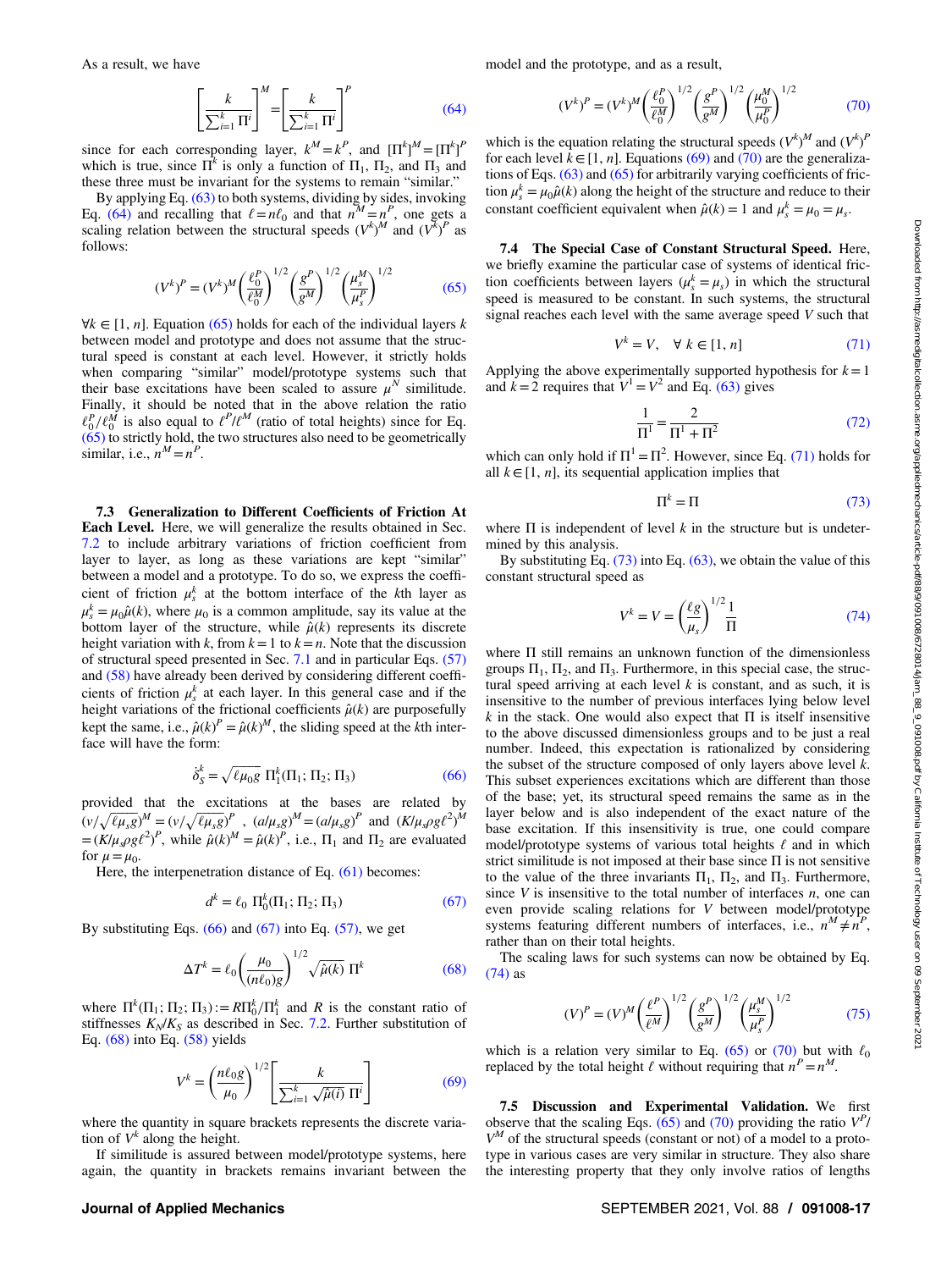<span id="page-17-0"></span>and friction coefficients (for the same gravitational environment) without any dependence on elastic material properties such as  $K_N$ ,  $K<sub>S</sub>$ , or mass density. In general, this property only holds for the ratios  $V^P/V^M$  and may not be true for each of the structural speeds (see Eq.  $(63)$  or  $(69)$ ) which may also depend on density and elasticity through the dimensionless groups  $\Pi_3 = K/\mu_s \rho g \ell^2$  or  $c^2/\ell \mu_s g$ . The particular special case of constant structural speed is however noteworthy, since both the ratio and the actual values of  $V$  may only depend on  $\ell$ , g, and  $\mu_s$  with no sensitivity on density or elasticity as discussed in Sec. [7.4.](#page-16-0)

In order to experimentally validate the above scaling relations, we refer to the spine records of Fig. [4](#page-6-0) for the Al/concrete model/prototype system pair described in Sec. [6.](#page-11-0) For this particular model/ prototype pair,  $\ell^M \ell^P = 0.23$ ,  $g^M/g^P = 1$ ,  $\mu_s^M / \mu_s^P = 0.3$ , and the structural speed near the top of the Al tower ( $k=37$ ) was measured to be  $(V^{37})^M$  = 57.5 m/s. By substituting the above values into Eq. [\(65\),](#page-16-0) which does not assume that the structural speed is constant, we predict that the structural speed of the concrete tower at the equivalent block level should be equal to  $(V^{37})^P \sim 65.6$  m/s. This theoretical prediction is very close to the measured structural speed of 67.9 m/s recorded at the top of the concrete tower.

Additional measurements of structural speeds can also be used to demonstrate the predictive nature of scaling Eq. [\(65\).](#page-16-0) Such measurements are reported in Refs. [[29,30\]](#page-18-0). In particular, measurements of structural speeds on wooden towers reported in these references allow us to compare with the speeds reported for the Al system described in Sec. [6](#page-11-0). These wooden towers are geometrically identical to the Al towers, but feature a friction coefficient of 0.63. By considering the Al/wood system as the model/prototype system pair, with  $\lambda_{\ell} = 1$ ,  $\lambda_{\mu} = \mu_s^M / \mu_s^P = 0.18/0.63 = 0.29$  and by using the measured value  $(V^{37})^M = 57.5$  m/s for Al, Eq. [\(65\)](#page-16-0) now predicts  $(V^{37})^P =$ 31.5 m/s for the wooden prototype. This prediction is very close to the value of 33.5 m/s directly measured in Ref. [\[29](#page-18-0)] by means of both full-field DIC and point-wise laser velocimeter records.

The accuracy of these predictions involving geometrically similar systems at different scales and/or coefficients of friction provides confidence on the validity of the scaling equations and the ability of our simple model to capture the physics of structural signal transmission in discrete multiblock systems across scales (consistency).

#### 8 Concluding Remarks

Unlike continuous systems that are prevalent in the modern build environment, very little is known regarding the identification of dimensionless numbers capable of accurately capturing the physical mechanisms governing the dynamic deformation and scaling in discontinuous MTS. Indeed, the presence of numerous interfaces in such systems governs the overall dynamic response, and as a result, particular attention must be paid to physics which determine the interface behavior.

The current work introduces and validates a general theoretical framework describing the behavior of MTS when subject to inertial loading and introduces a dimensionless "Arbitrary Restoring Force Number"  $(R_F^N)$  with its associate scaling laws. This general framework allows us to consistently explore the effect of different types of interfaces on similitude, revealing their similarities and differences. Examples of interface types include but are not limited to frictional, gravitational, cohesive, viscous, elastic, and mixed restoring forces. In addition to interfacial mechanics, the analysis also allows us to explore the consequences of intra-block elasticity, thus accounting for block deformability.

Not surprisingly, the analysis shows that in most cases and with only a few notable exceptions, classical Cauchy and Froude number similitudes currently employed in seismic testing of structures fail to provide appropriate scaling laws since they do not accurately reflect the detailed physical restoring force generation and dissipation at the interfaces. This result has immediate practical consequences on the design of small-scale model experiments whose purpose is to study the full-scale seismic performance of system

prototypes. Here, our analysis provides specific guidelines on material selection and laws to be employed for scaling the applied seismic excitation for each type of interface. Equivalently, our methodology guides the appropriate choices of both interfacial and bulk material properties of numerical models (e.g., discrete element models) ensuring their predictive ability when applied to various length and time scales.

Particular attention is paid to the special case of discontinuous structures featuring "frictional" interfaces, motivated by MTS currently proposed for renewable energy storage applications (potential energy batteries). To evaluate the resilience of such frictional systems to seismic excitations, we introduce the frictional/gravitational dimensionless "mu-Number"  $(\mu^N)$  and explore the concept of  $\mu^N$  similitude. This concept is used to design a series of appropriately scaled model experiments at two different length scales, allowing us to validate and to demonstrate the usefulness of  $\mu^N$  similitude in describing the dynamics of frictional discontinuous structures of various material properties and scales, ensuring multiscale consistency.

Finally, motivated by multiscale experimental observations, we introduce the concept of "structural speed" and present a simple model explaining the mechanics of structural signal transmission in frictional multiblock systems.

The results presented in this study are only a part of a wider campaign undertaken by our group. They describe the theoretical development and validation of basic tools and concepts necessary for carrying out a coordinated theoretical, experimental, and numerical campaign designed to explore the seismic resilience of various types of discontinuous Multiblock Tower Structures.

#### Acknowledgment

This research was supported by Energy Vault, Inc. We gratefully acknowledge Energy Vault's support, encouragement and freedom during this project. We also thank the contractors (Whiteside Concrete Construction, Dynamic Isolation Systems, BlockMex, TCI Precision Metals, AbelCine, Samy's Camera, Luka Grip & Lighting, DTC Lighting & Grip), and university facility personnel at UCB and Caltech for their commitment to this project.

#### Data Availability Statement

The authors attest that all data for this study are included in the paper.

#### References

- [1] Buckingham, E., 1914, "On Physically Similar Systems; Illustrations of the Use of Dimensional Equations," [Phys. Rev.,](https://dx.doi.org/10.1103/PhysRev.4.345) 4(4), pp. 345–376.
- [2] Rayleigh, L., 1915, "The Principal of Similitude," [Nature](https://dx.doi.org/10.1038/095066c0), 95(2368), pp. 66–68. [3] von Kármán, T., and Lin, C. C., 1949, "On the Concept of Similiarity in the
- Theory of Isotropic Turbulence," [Rev. Mod. Phys.,](https://dx.doi.org/10.1103/RevModPhys.21.516) 21(3), pp. 516–519. [4] Barenblatt, G. I., 1996, Scaling, Self-Similarity, and Intermediate Asymptotics (Cambridge Texts in Applied Mathematics), Cambridge University Press, Cambridge.
- [5] Bažant, Z. P., and Kazemi, M. T., 1990, "Determination of Fracture Energy, Process Zone Length and Brittleness Number From Size Effect, With Application to Rock and Concrete," [Int. J. Fracture,](http://dx.doi.org/10.1007/BF00047063) 44(2), pp. 111-131.
- [6] Bažant, Z. P., 1976, Instability, "Ductility, and Size Effect in Strain-Softening Concrete," [J. Eng. Mech. Div.,](http://dx.doi.org/10.1061/JMCEA3.0002111) 102(2), pp. 331–344.
- [7] Harris, G. H., and Sabnis, M., 1999, Structural Modeling and Experimental Techniques, 2nd ed., CRC Press, Boca Raton.
- [8] Moncarz, P. D., and Krawinkler, H., 1981, "Theory and Application of Experimental Model Analysis in Earthquake Engineering, The John A. Blume Earthquake Engineering Center," Department of Civil Engineering, Stanford University, SAE Technical Paper 50.
- [9] Thune, N. A., 2005, Kheops Pyramid, Cairo, Egypt, [https://upload.wikimedia.org/](https://upload.wikimedia.org/wikipedia/commons/e/e3/Kheops-Pyramid.jpg) [wikipedia/commons/e/e3/Kheops-Pyramid.jpg](https://upload.wikimedia.org/wikipedia/commons/e/e3/Kheops-Pyramid.jpg)
- [10] Storeye, 2007, The Temple of Hephaistos in Athens, Athens, Greece, [https://](https://upload.wikimedia.org/wikipedia/commons/0/0c/Hephaistos_Temple.JPG) [upload.wikimedia.org/wikipedia/commons/0/0c/Hephaistos\\_Temple.JPG](https://upload.wikimedia.org/wikipedia/commons/0/0c/Hephaistos_Temple.JPG)
- [11] Lu, J., Zhang, Y., and Yao, Q., 2008, "Analysis of Seismic Disaster of Masonry Pagodas," Geotechnical Engineering for Disaster Mitigation and Rehabilitation, Liu, H., Deng, A., and Chu, J., Springer Berlin Heidelberg, Berlin, Heidelberg, pp. 381–386.